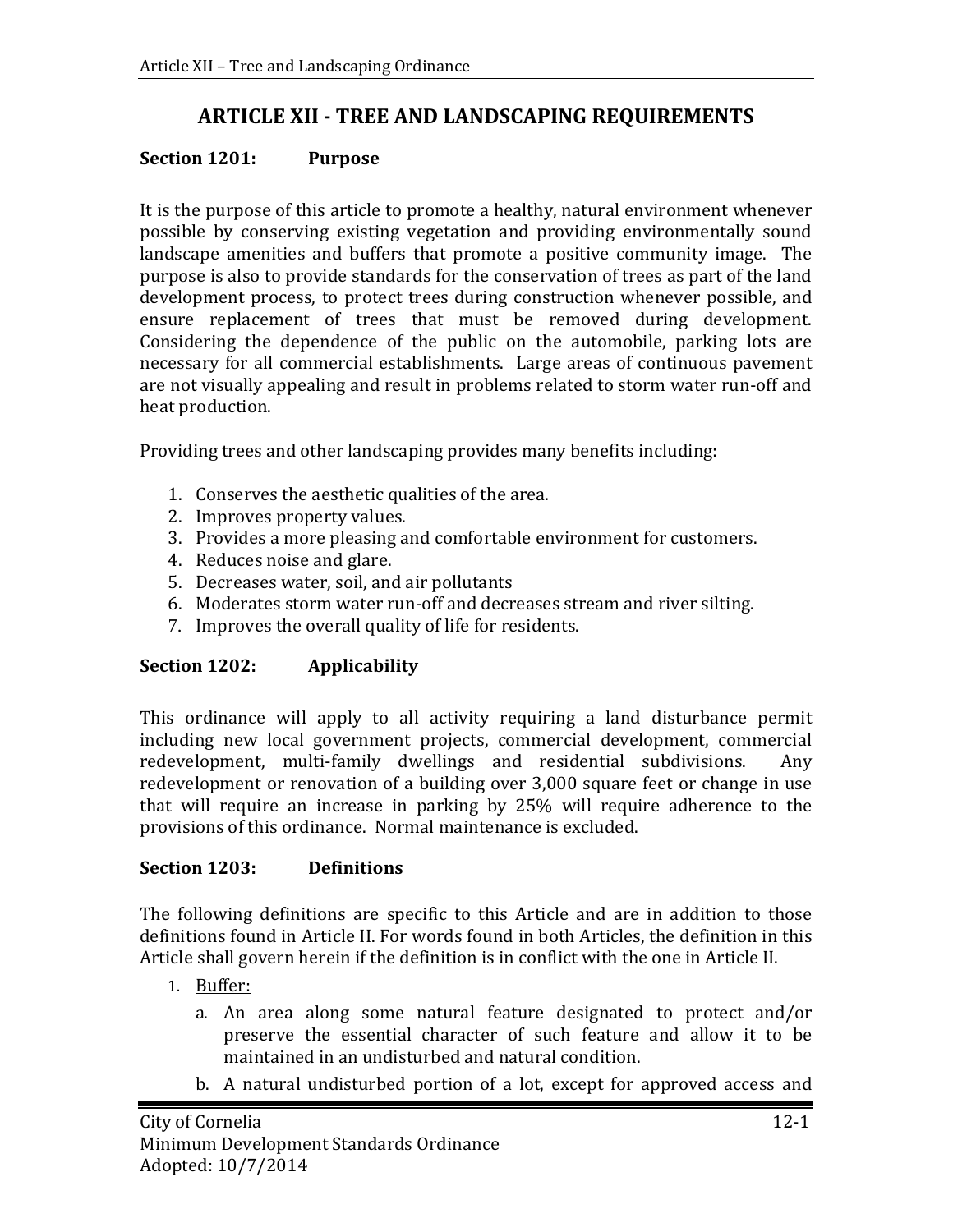utility crossings, which is set aside to achieve a visual barrier between the use on the lot and adjacent lots and/or uses.

- 2. *Clear Cutting*: A forestry management technique employed to prepare a site for replanting trees. Clear cutting is a non-land disturbing activity not associated with development activity and does not including grading or stump removal.
- 3. *Clearing / grading / grubbing / scraping*: A land disturbing activity involving the removal of trees, shrubs, or undergrowth from real property for nonagricultural development purpose.
- 4. *Critical Root Zone*: The minimum area beneath a tree that must be left undisturbed in order to preserve a sufficient root mass to give a tree a reasonable chance of survival. The critical root zone is approximately 1.3 feet of radial distance for every inch of a tree's DBH, with a minimum of eight feet.
- 5. *Cut:* 
	- a. A portion of land surface or area from which soil, earth, rock or other materials has been removed or will be removed by excavation.
	- b. The height below original ground surface after the material has been or will be removed.
- 6. *Deciduous*: A plant with foliage that is shed annually.
- 7. *Diameter Breast Height (DBH)*: The standard measure of tree size for those trees existing on a site that are at least four (4) inch caliper at a height of four and one-half (4.5) feet above the ground. If a tree splits into multiple trunks below four and one-half (4.5) feet, then the trunk is measured at its most narrow point beneath the split.
- 8. *Drip Line*: A vertical line extending from the outer surface of a tree's branch tips to the ground. The drip line generally bears little relationship to the extent of a tree's critical root zone.
- 9. *Evergreen*: A plant with foliage that persists and remains green year-round.
- 10. *Existing Density Factor (EDF)*: The tree density units awarded for the preservation of existing trees that will remain on site to be protected during construction.
- 11. *Grade, existing*: The vertical location of the existing ground surface prior to cutting or filling.
- 12. *Grade, finished*: The final grade or elevation of the ground surface after cutting or filling and conforming to a proposed and approved design.
- 13. *Ground Cover*: Living material planted in such a way as to form a sixty (60) percent or more ground cover at the time of planting and a continuous cover over the ground that can be maintained at a height of not more than eighteen (18) inches.
- 14. *Hedge*: An evenly spaced planting of shrubs that forms a compact, dense, visually opaque living barrier. Hedges inhibit passage or obscure views.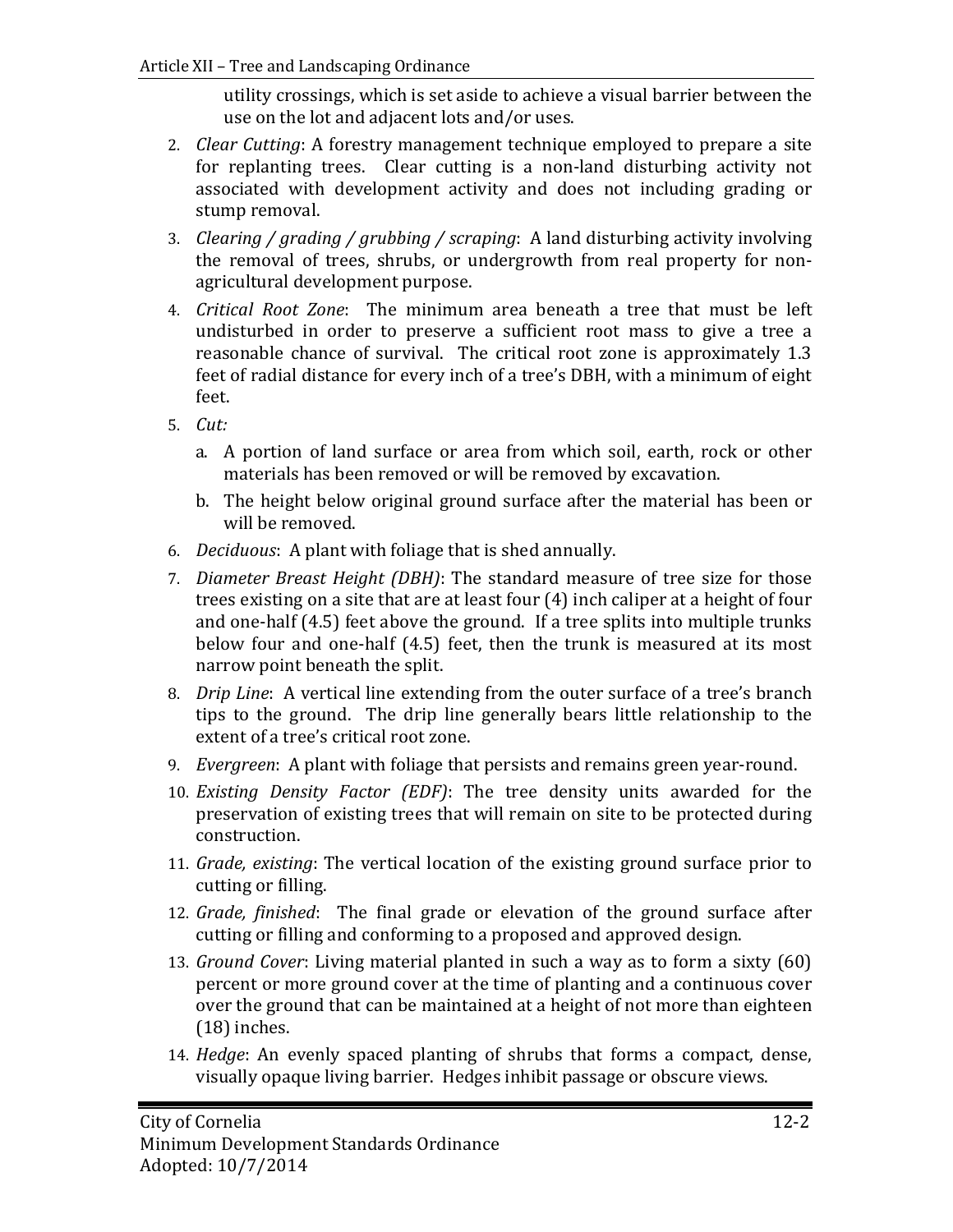- 15. *Landscape Strip*: Land area located within the boundary of a lot and required to be set aside and used for landscaping upon which only limited encroachments are allowed.
- 16. *Landscaping*: Any combination of living plants, such as trees, shrubs, vines, ground covers, flowers, or grass, and which may include natural features such as rock, stone, bark chips or shavings, and structure features, including but not limited to fountains, pools, outdoor artwork, screen walls, fences, or benches.
- 17. *Landscape Plan*: A graphic and written document containing criteria, specifications and detailed plans to arrange and modify the effects of natural features. A landscape plan consists of a site plan showing the boundaries of the property and the location of proposed plant materials, in relation to surroundings and improvements, along with a planting schedule and any additional specifications required by the city arborist.
- 18. *Natural Area*: An area containing natural vegetation that will remain undisturbed when the property is fully developed.
- 19. *Replacement Density Factor (RDF)*: The minimum number of tree density units which must be achieved on a property after calculating tree density units for existing trees (EDF) which will remain on site to be protected during construction.
- 20. *Revegetation*: The replacement of trees and landscape plant materials.
- 21. *Screen:* A method of reducing the impact of noise and unsightly visual intrusions with plants, berms, fences, walls, or any appropriate combination thereof, to provide a less offensive or more harmonious environment in relation to abutting properties.
- 22. *Shrub*: A woody plant, smaller than a tree, consisting of several small stems from the ground or small branches near the ground, and generally obtaining a height less than eight (8) feet; a shrub may be deciduous or evergreen.
- 23. *Site Density Factor (SDF)*: The minimum number of tree density units per acre that must be achieved on a property after development.
- 24. *Specimen Tree*: Any tree that qualifies for special consideration for preservation as determined by the Zoning Administrator due to its size, species or historic relevance.
	- a. Size Criteria:
		- i. Large Hardwoods (oak, poplar, sweetgum, etc.): 24 inch diameter or greater.
		- ii. Large softwoods (pine, cedar, etc.): 30 inch diameter or greater.
		- iii. Small trees (dogwood, redbud, sourwood, etc.): 8 inch diameter or larger.
	- b. Condition Criteria:
		- i. Life expectancy of more than 15 years.<br>ii. Relatively sound and solid trunk with n
		- Relatively sound and solid trunk with no extensive decay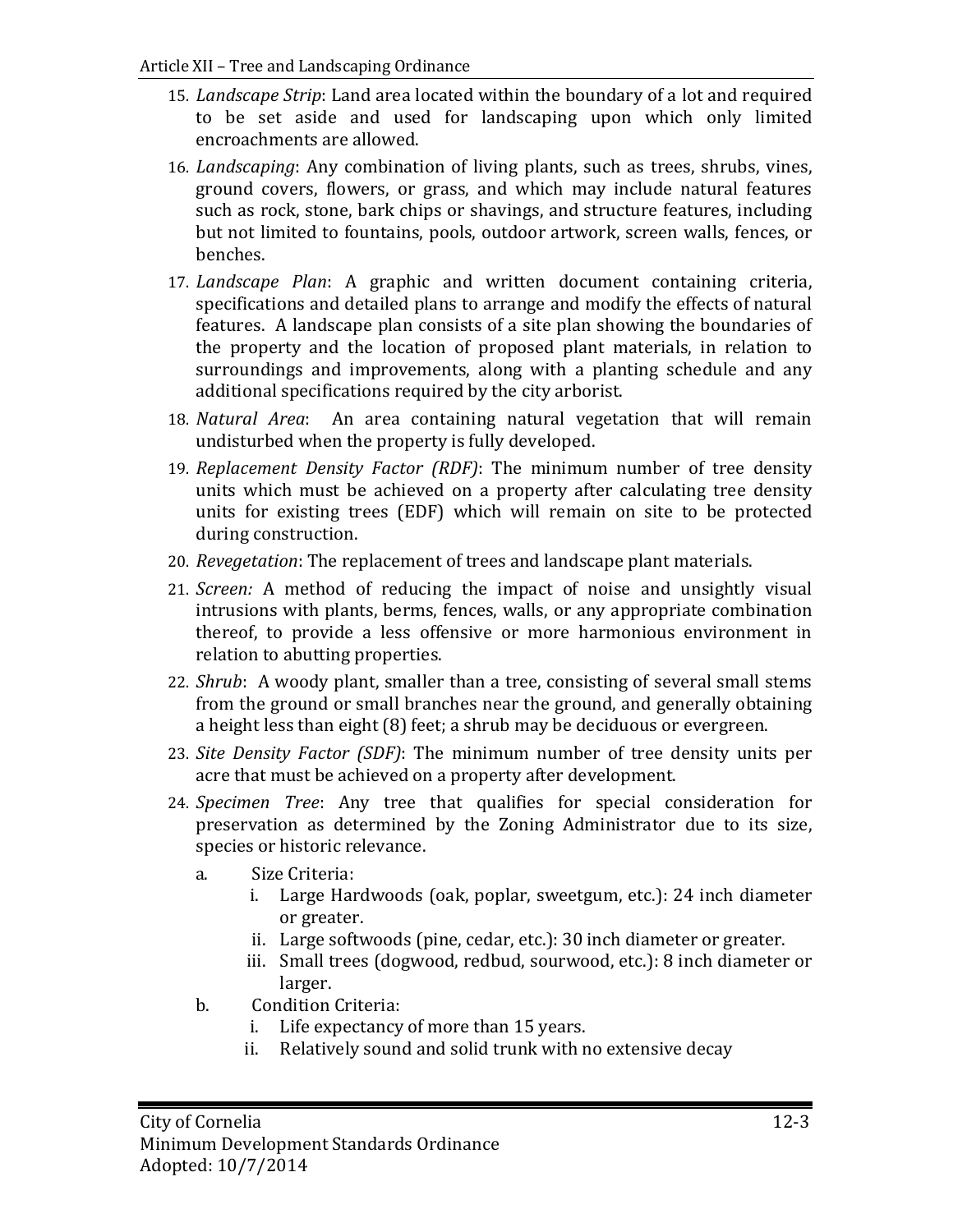- iii. No more than one major and several minor dead limbs (hardwoods).
- iv. No major insect or pathological problems.
- 25. *Stripping*: Any activity that removes the vegetative surface cover including tree removal, grubbing and storage or removal of topsoil.
- 26. *Timber:* Harvestable trees.
- 27. *Topping:* Severely cutting back tree limbs to stubs larger than three inches in diameter within the tree's crown to such a degree so as to remove the normal canopy and disfigure the tree.
- 28. *Tree:* Any self-supporting, woody perennial plant usually having a single trunk diameter of three (3) inches or more that normally attains a mature height of a minimum of fifteen (15) feet.
	- a. Overstory: Trees that compose the top layer of canopy of vegetation and will generally reach a mature height of greater than 40 feet.
	- b. Understory: Trees that grow beneath the overstory and will generally reach a mature height of less than 40 feet.
- 29. *Tree Density Unit*: A credit assigned to a tree based on the diameter of the tree, in accordance with table contained in this article.
- 30. *Tree Protection Area*: The tree protection area shall include no less than the total area beneath the tree canopy as defined by the dripline of the tree plus any additional area encompassing the critical root zone of a tree or group of trees collectively that are proposed to be retained in order to comply with the requirements of this article.
- 31. *Tree Protection Plan*: A plan that identifies tree protection areas, existing trees to be retained, specimen trees and proposed trees to be planted on a property to meet minimum requirements, as well as methods of tree preservation to be undertaken on the site and other pertinent information.
- 32. *Tree Removal*: The actual removal of a tree or any act that causes a tree to die within two years after commission of the act, including but not limited to damage inflicted upon the root system, crown or trunk as a result of:
	- a. The storage of materials in or around the trees
	- b. Soil compaction within the critical root zone
	- c. Altering the natural grade to expose the roots or to cover the root system within the critical root zone with more than four inches of soil
	- d. Pruning not in accordance with the standards set forth by the International Society of Arboriculture (ISA)
	- e. Paving with concrete, asphalt or other impervious surface within such proximity as to be harmful to the tree or its root system within the critical root zone
	- f. Application of herbicides or defoliates within the critical root zone
- 33. *Tree Save Area*: An area designated for the purpose of meeting tree density requirements, saving natural trees and/or preserving natural buffer.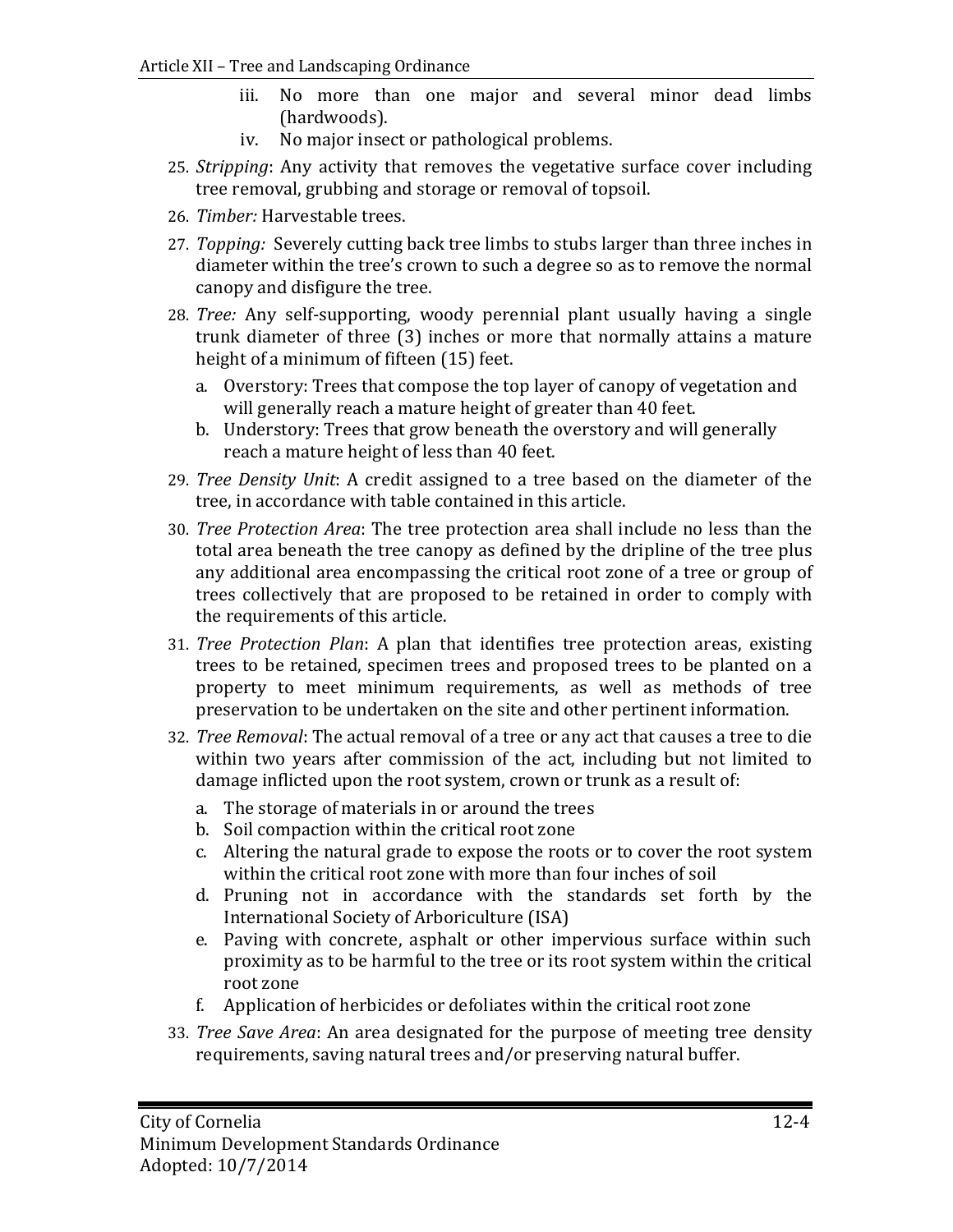- 34. *Tree Thinning*: Selective cutting or thinning of trees for the clear purpose of good forestry management in order to protect said forest from disease or infestation and in no was shall be construed as clear cutting.
- 35. *Woodland*: A tract of land or part thereof dominated by trees but usually also containing woody shrubs, grasses, and other vegetation.

## **Section 1204: Tree Preservation and Replacement**

#### **Section 1204.01 Exemptions**

- 1. Plant and tree nurseries.
- 2. All orchards of trees in active commercial operation shall be exempt for bona fide agricultural purposes only.
- 3. Clear cutting activities for clearly agricultural purposes in agriculturally zoned areas. The property will not be eligible for a change in zoning for a period of five (5) years after it has been cleared.
- 4. Timber harvesting. This exemption shall not be interpreted to include tree harvesting incidental to the development of land or tree harvesting on land that is anticipated to be developed for non - horticultural uses. All legitimate timber harvesting shall be required to provide a 50 foot undisturbed buffer along the entire perimeter of the property except that trees with a diameter of at least 16 inches may be harvested from the buffer. Once tree harvesting takes place, no development of the property shall be permitted for a period of five (5) years following the timber harvesting.

## **Section 1204.02 Planning Considerations**

- 1. The use of tree save islands and stands is encouraged rather than the protection of individual (non-specimen) trees scattered throughout a site. This will facilitate ease in overall organization as related to tree protection.
- 2. The protective zone of specimen trees or stands of trees or otherwise designated tree save areas shall include no less than the total area beneath the tree(s) canopy as defined by the furthest canopy drip line of the tree(s).
- 3. Tree preservation and grading requirements are two design constraints, which are most often in conflict. A grade change of a few inches can be detrimental to a tree, yet most sites require extensive cut and fill in order to manage drainage. The use of berms or retaining walls, instead of cutting, to provide detention can be used to preserve significant trees. Detention ponds can be designed around significant trees by adding depth to minimize width where possible. Detention areas can also be designed as green space and to accommodate new trees. Retaining walls can also be used to mitigate cuts and fills. Tree wells and or aeration systems can also be provided for trees in areas of fill, but are generally ineffective and their use should be very limited and employed only with the approval of the city arborist.
- 4. Underground water and wastewater lines, storm sewers, irrigation lines and both underground and overhead electric and telephone lines can have a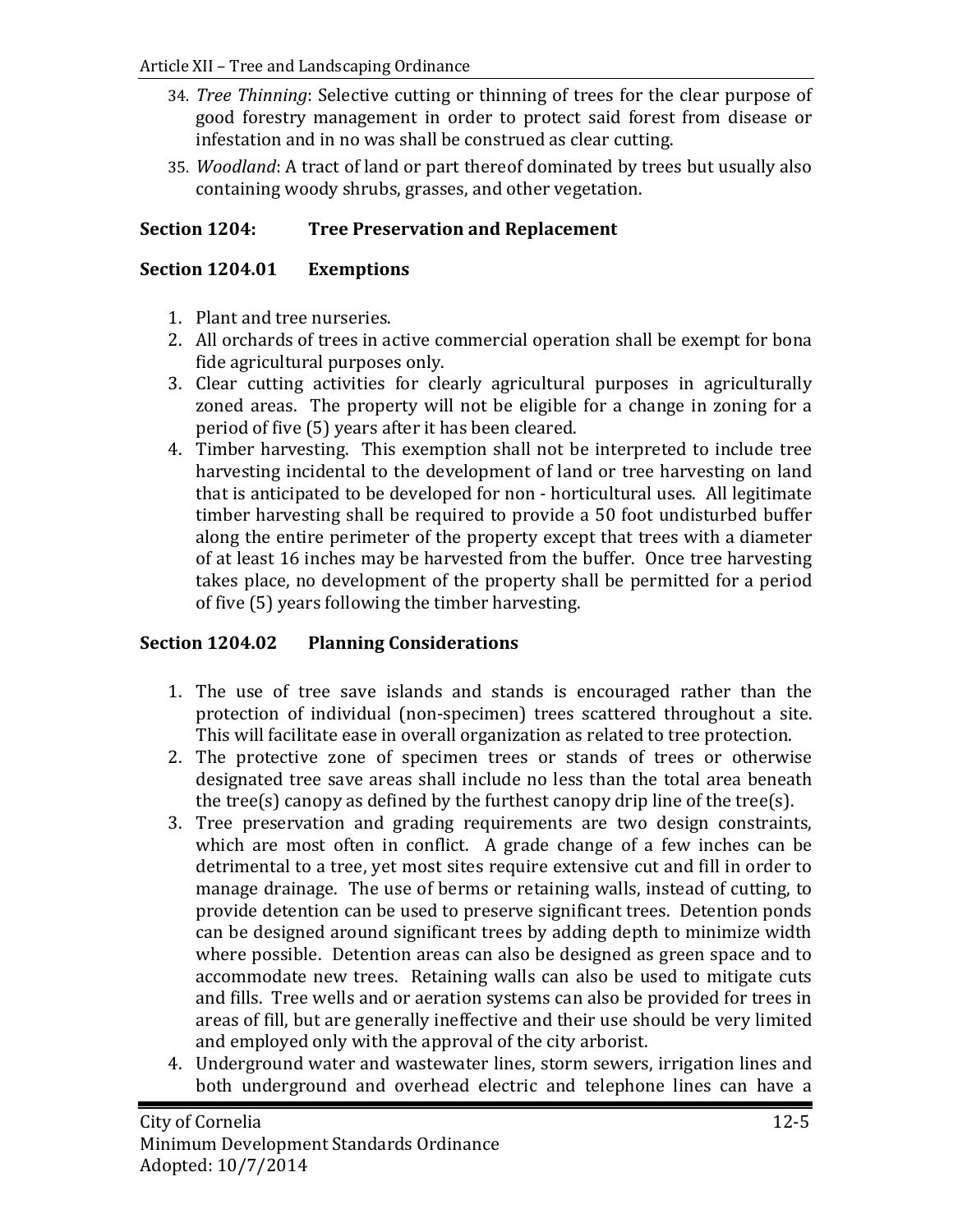considerable impact on trees. The layout of the project site utility plans should accommodate the required tree protective zones. Utilities should be placed along corridors between tree protective zones. Developers shall coordinate the location of utility lines, including irrigation and electric lighting, with the utility companies in order to prevent root damage within the critical root zones of protected trees and to minimize damage to trees located in protected zones.

- 5. Construction activities such as parking, material storage, concrete washout, burnhole placement, etc. shall be arranged so as to prevent disturbances within tree protective zones. No disturbance shall occur within the protective zone of specimen trees or stands of trees without prior approval of the city arborist.
- 6. Sidewalks often appear innocuous on plans, but can be very detrimental to trees due to grading requirements. Considerations should be given to move sidewalks as far from tree trunks as possible and provide a finished grade above the existing grade for sidewalks required in close proximity to a tree trunk. Drainage can be routed under sidewalks where an elevated grade is required.

## **Section 1204.03 Tree Protection and Replacement Plan**

A tree protection and replacement plan shall be submitted and approved prior to issuance of a land disturbance permit. No clearing, grubbing, grading or other removal of the existing vegetation shall be done prior to plan approval. All tree protection measures shall be installed and inspected prior to the start of any land disturbance and maintained until final landscaping is installed. The plan shall include the following:

- 1. Names and addresses of the owner of record and the applicant.
- 2. Boundary lines of the tract by lengths and bearings, streets adjoining the property, total area of the tract, graphic scale and date.
- 3. Location, name and diameter of all existing specimen trees and their critical root zone.
- 4. The location, botanical names, diameters (dbh), and critical root zones of all trees proposed to be protected. In heavily wooded areas that will not be disturbed, the site plan may show only the boundaries of each stand of trees and a list of the number, size and species of all trees in the stand 10 inches dbh or larger.
- 5. Calculations showing compliance with the required site density factor using existing trees and/or replacement trees.
- 6. The location of all trees to be planted on the site to meet density requirements.
- 7. The location of proposed buildings, structures and paved areas.
- 8. The locations of all existing and proposed utility lines. Utility lines must be placed along corridors between critical root zones of trees that will remain on the site.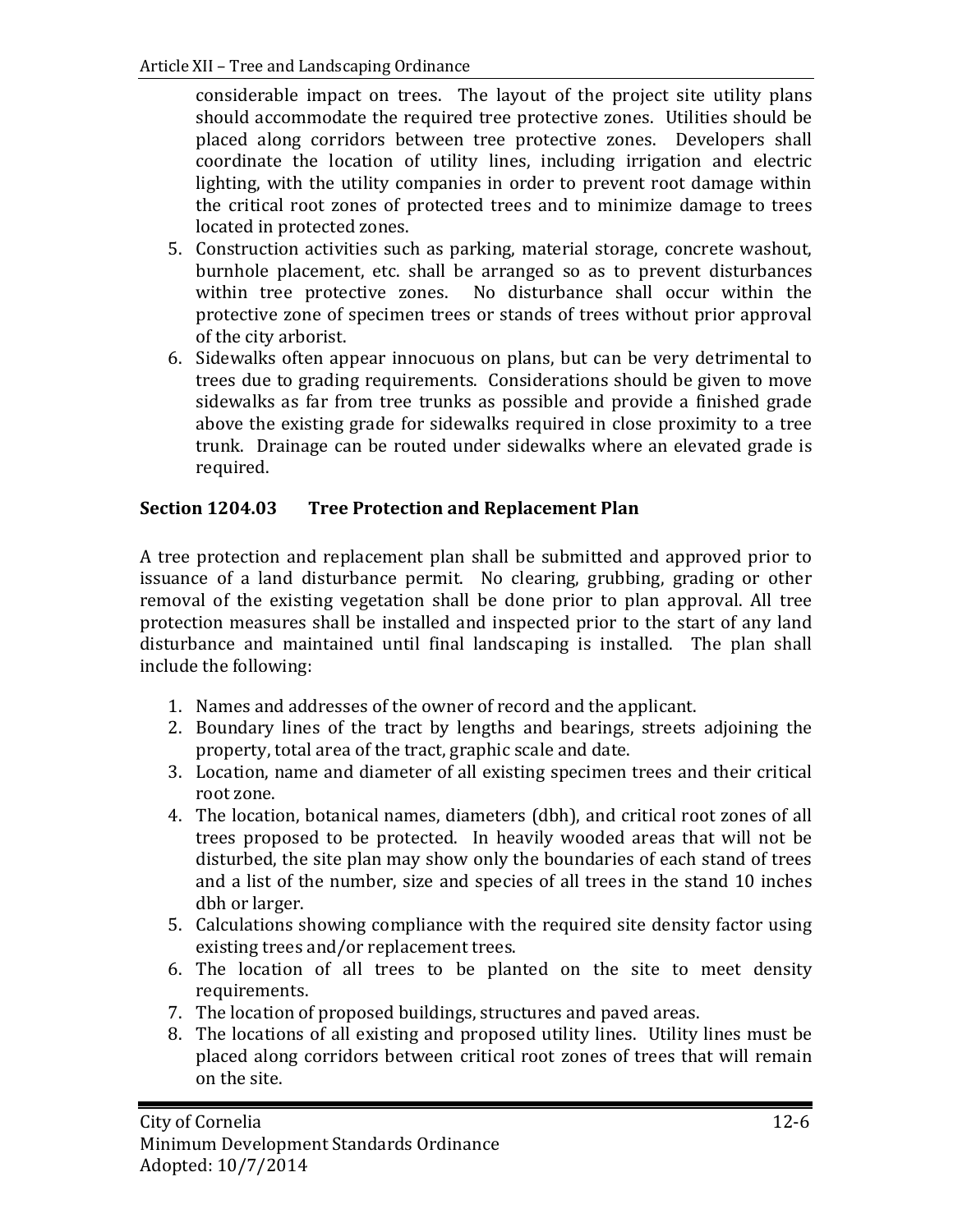- 9. Limits of land disturbance, clearing, grading and trenching.
- 10. Grade changes or other work adjacent to a tree that would affect it adversely, with drawings or descriptions as to how the grade, drainage and aeration will be maintained around the tree.
- 11. Methods of tree protection shall be indicated for all tree protection zones, including tree fencing, erosion control, retaining walls, tunneling for utilities, aeration systems, transplanting, staking, signage, etc.
- 12. The plan should indicate staging areas for parking, materials storage, concrete washout and debris burn where these areas might affect tree protection.

## **Section 1204.04 Tree Protection Methods**

No construction activities are to occur within the tree protection areas.

- 1. Damage prohibited: Within tree preservation zones, no person shall:
	- a. Cut, carve, transplant or otherwise damage a tree.
	- b. Attach any rope, wire, nails, or posters to any tree.
	- c. Allow any substance (such as concrete, fuel, lubricants, herbicides and paint) to come in contact with a tree.
	- d. Set a fire or permit any fire to burn when such fire or the heat of the fire will injure any portion of a tree.
- 2. Active protective barriers: Barriers shall be installed along the outer edge of and completely around the critical root zones of all specimen trees or stands of trees or otherwise designated tree protective zones, prior to any land disturbance. Barriers will be a minimum four (4) feet high, constructed in a post and rail configuration. A two-inch by four-inch post and a one-inch by four-inch rail, with the posts no further than six (6) feet apart is recommended. Chain link fence may also be used. "Tree Save Area" signs shall be posted on all sides of the fenced in area.
- 3. Passive protective barriers: Tree save areas and their critical root zones not within 60 feet of any grading, storage, construction or traffic areas may be protected by four-foot orange plastic safety fencing or continuous plastic flagging. Tree protective materials shall consist of heavy mil, plastic flagging, a minimum four inches in width with dark letters reading "Tree Protection Area. Do Not Enter" or equivalent signage on a continuous durable restraint.
- 4. Boring: No open trenching will be allowed within the save areas. All underground utilities to be installed within this protection zone shall be installed by boring underneath the root zone. Utilities may be tunneled in the root zone using soft dig methods such as an air spade, air knife, or vacuum truck at a twenty-four-inch minimum depth providing that the plans are approved showing the location and method. Soil shall be replaced at approximately 70% compaction in these areas.
- 5. Grade changes: There shall be no raising or lowering of the ground level within the critical root zone. Stripping of topsoil shall not be permitted. Where necessary, moderate fill may be permitted after installation of an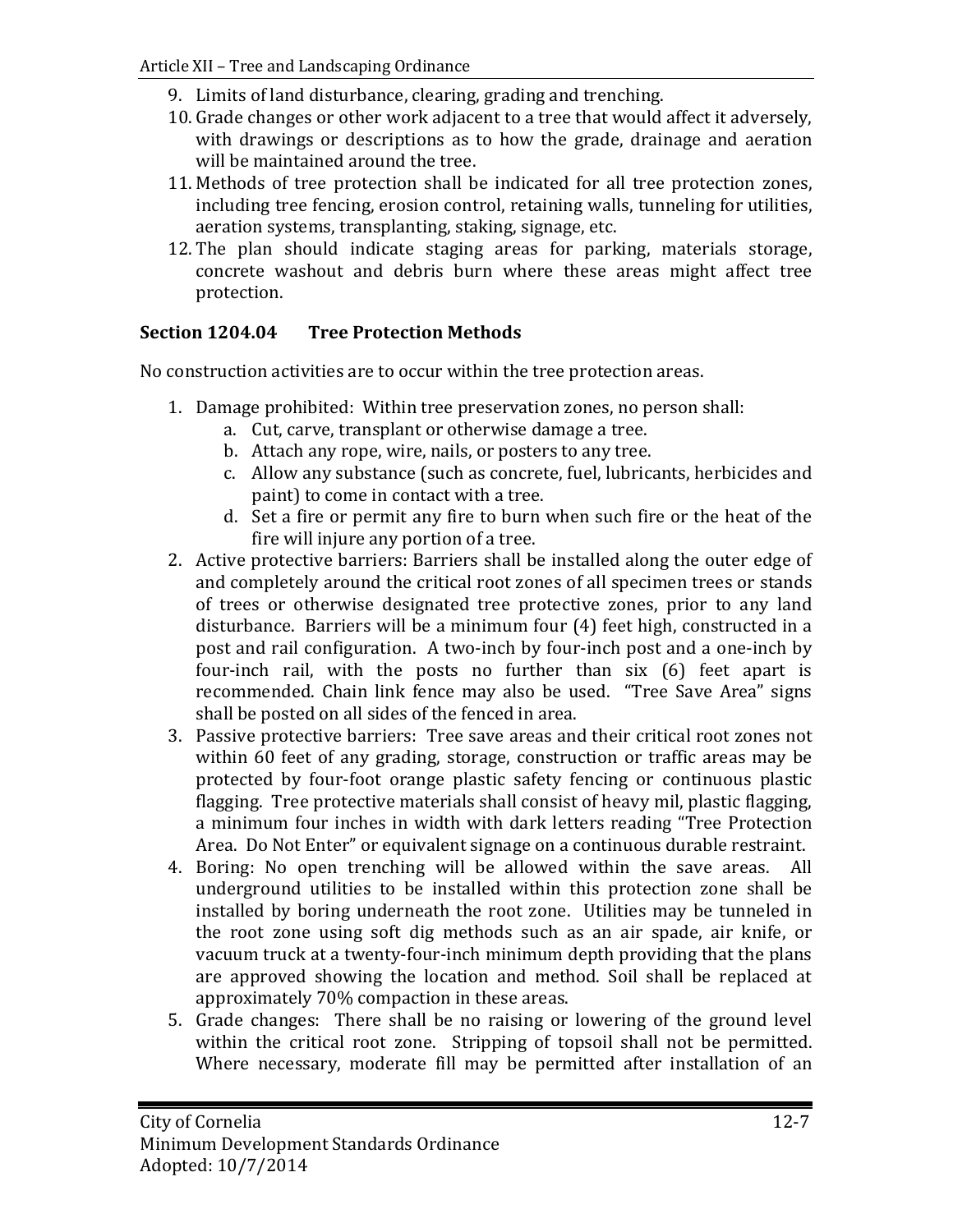approved aeration system. Deposition of sediment in tree protection areas shall be prevented by placement of sediment barriers.

- **6.** Clearing activities:When trees adjacent to tree protection areas are removed, it is best to cut them down and grind the stump. If this is not possible, the roots should be cut at the edge of the tree protection area. This helps to prevent damage to the roots extending out from tree protection areas that may be entangled with roots from the removed tree.
- **7.** Soil Compaction: All buildings, materials, vehicles, construction equipment, dirt, debris or other objects likely to cause soil compaction shall be kept outside the critical root zone. Where a limited amount of encroachment is unavoidable and is approved, the critical root zone shall first be mulched with a four-inch layer of processed pine bark, shredded hardwood or wood chips or a six-inch layer of pine straw.

## **Section 1204.06 Site Density Factor**

All non-exempted projects must maintain or exceed a minimum site density factor of 15 units per acre. **The site density requirement must be met whether or not a site had trees prior to development**. The term "unit" is not synonymous with "tree". The site density factor (sdf) equals the existing density factor (edf) plus the replacement density factor (rdf).

The existing density factor is calculated using Table 12-1. Existing trees are measured at dbh. Trees less than 10 inches dbh can be counted only if they have grown in uncrowded conditions and developed a normal spread.

The replacement density factor is then calculated by subtracting the existing density factor from the site density factor. The number of replacement trees required is calculated using Table 12-2. Caliber is measured at 6 inches above ground for trees 4 inches in diameter or less and at 12 inches for trees over 4 inches in diameter.

| dbh | <b>Units</b> | dbh | <b>Units</b> | dbh | <b>Units</b> | dbh | <b>Units</b> |
|-----|--------------|-----|--------------|-----|--------------|-----|--------------|
| 3   | .05          | 15  | 1.2          | 27  | 4.0          | 39  | 8.3          |
| 4   | $\cdot$ 1    | 16  | 1.4          | 28  | 4.3          | 40  | 8.7          |
| 5   | .15          | 17  | 1.6          | 29  | 4.6          | 41  | 9.2          |
| 6   | $\cdot$      | 18  | 1.8          | 30  | 4.           | 42  | 9.6          |
| 7   | .3           | 19  | 2.0          | 31  | 95.2         | 43  | 10.1         |
| 8   | $\cdot$      | 20  | 2.2          | 32  | 5.6          | 44  | 10.6         |
| 9   | .5           | 21  | 2.4          | 33  | 5.9          | 45  | 11.0         |
| 10  | .6           | 22  | 2.6          | 34  | 6.3          | 46  | 11.5         |
| 11  | .7           | 23  | 2.9          | 35  | 6.7          | 47  | 12.0         |
| 12  | .8           | 24  | 3.1          | 36  | 7.1          | 48  | 12.6         |
| 13  | .9           | 25  | 3.4          | 37  | 7.5          | 49  | 13.1         |
| 14  | 1.1          | 26  | 3.7          | 38  | 7.9          | 50  | 13.6         |

**Table 12-1: Existing Density Factor**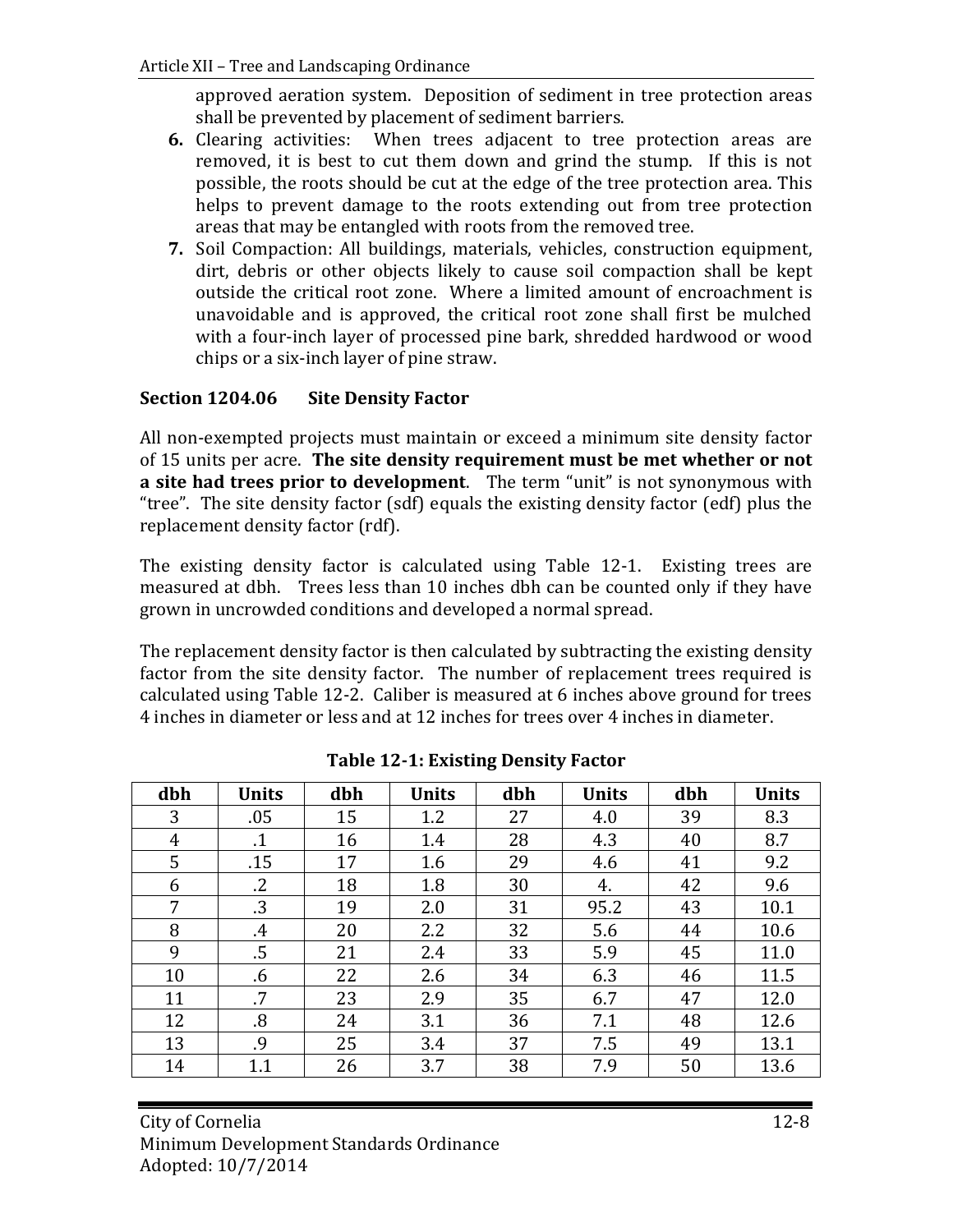| <b>Caliper</b> | <b>Units</b> |
|----------------|--------------|
|                |              |
| 2              | .5           |
| 3              | .6           |
| 4              |              |
| 5              | .9           |
|                | 1.0          |
|                | 1.2          |
|                | 1.3          |

## **Table 12-2: Replacement Density Factor**

When trees must be added to achieve the total site density factor (sdf), such additions shall be made between the street and the front of the building until such additions comprise at least half the total site density factor.

Where the proposed development area is so dense that the minimum site density factor cannot reasonably be achieved, the development area shall be reduced by removing parking spaces n excess of the minimum number of spaces required by zoning, placing additional planting islands within the development, or reducing the area to be occupied by buildings.

No tree shall be planted closer to a building foundation or underground water, sewer or electrical or natural gas line than as follows:

- a. Mature small tree 5 feet.
- b. Mature medium tree 10 feet.
- c. Mature large tree 15 feet.

Trees that will grow to a height of more than 15 feet should be planted far enough away from power lines so that there will be a 10 to 15 foot clearance between the crown and the power line when the tree reaches maturity.

## **Section 1205.06 Specimen Trees**

Specimen trees preserved on the site will be given a unit value twice that shown in Table 1. If a specimen tree must be removed, it shall be replaced by a species with potential for comparable size and quality. Replacement trees must be at least 4-inch caliper. Specimen trees removed shall be replaced with trees with a unit density equal to 2 times the unit value of the tree removed. Size and type will determine whether a tree was of specimen quality if the tree is removed without approval and there is not sufficient evidence of its condition.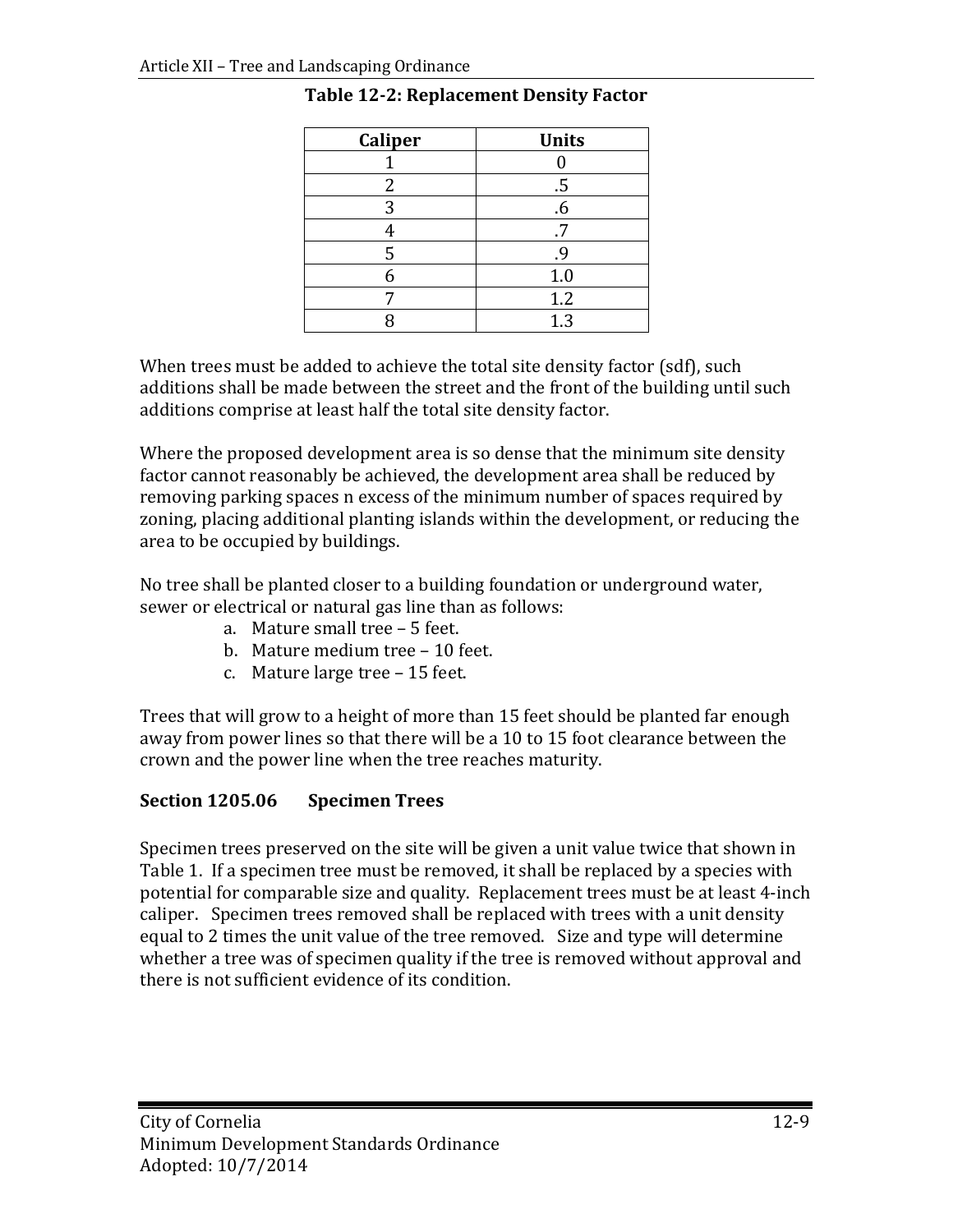#### **Section 1205: Landscaping Requirements**

#### **Section 1205.01 Landscape Plan**

A landscaping plan approved by the city shall be required prior to the issuance of a land disturbance, development, or building permit to demonstrate compliance with the provisions of this Article. The landscape plan shall be based on an accurate boundary survey of the site or reasonable property description and shall include the following:

- a. Location and general type of existing vegetation;
- b. Existing vegetation to be saved;
- c. Methods and details for protecting existing vegetation during construction;
- d. Locations and labels for all proposed plants and a plant list or schedule showing the proposed and minimum required quantities;
- e. Location and description of other landscape improvements, such as earth berms. walls. fences. screens. sculptures. fountains. street furniture. walls, fences, screens, sculptures, fountains, street furniture, lights, and courts or paved areas;

Approval of all landscaping and other materials by the city shall be required. The following general guidance is provided. The use of native plants as landscaping materials is encouraged wherever possible. Invasive or potentially invasive plants are not permitted. However, well-mannered non-native plants are acceptable if they are not considered invasive. Existing tree cover and natural vegetation shall be preserved, whenever possible, or replaced with suitable vegetation. Ground preserved, whenever possible, or replaced with suitable vegetation. cover(s) should be used to supplement landscaping in appropriate areas to reduce the need for extensive grass lawns, which would require regular watering in drought conditions. Grass areas shall be sodded. However, if grass seed must be used, it shall be a variety suitable to the area that produces complete coverage. No artificial plants, trees, or other vegetation shall be installed.

#### **Section 1205.02 Parking Lot Design**

Owners are encouraged to incorporate innovative designs such as curved rows, compact car spaces, long planting rows, water retention swales or planting islands and lower lights that will not compete with tree crowns. Strong consideration should be given to landscaping between the building and pavement. In lots with more than 20 spaces, 30% of spaces must be designed with permeable pavement or pavers. Compaction of the soil of planned planting islands shall be prevented during development. If compacting has occurred, the soil must be excavated to a depth of 4 feet and replaced prior to planting. No permanent structures other than lighting and utilities are allowed within landscape strips or islands. Curbs or bumpers are required to prevent overhang of cars into landscaped areas by more than 1 foot.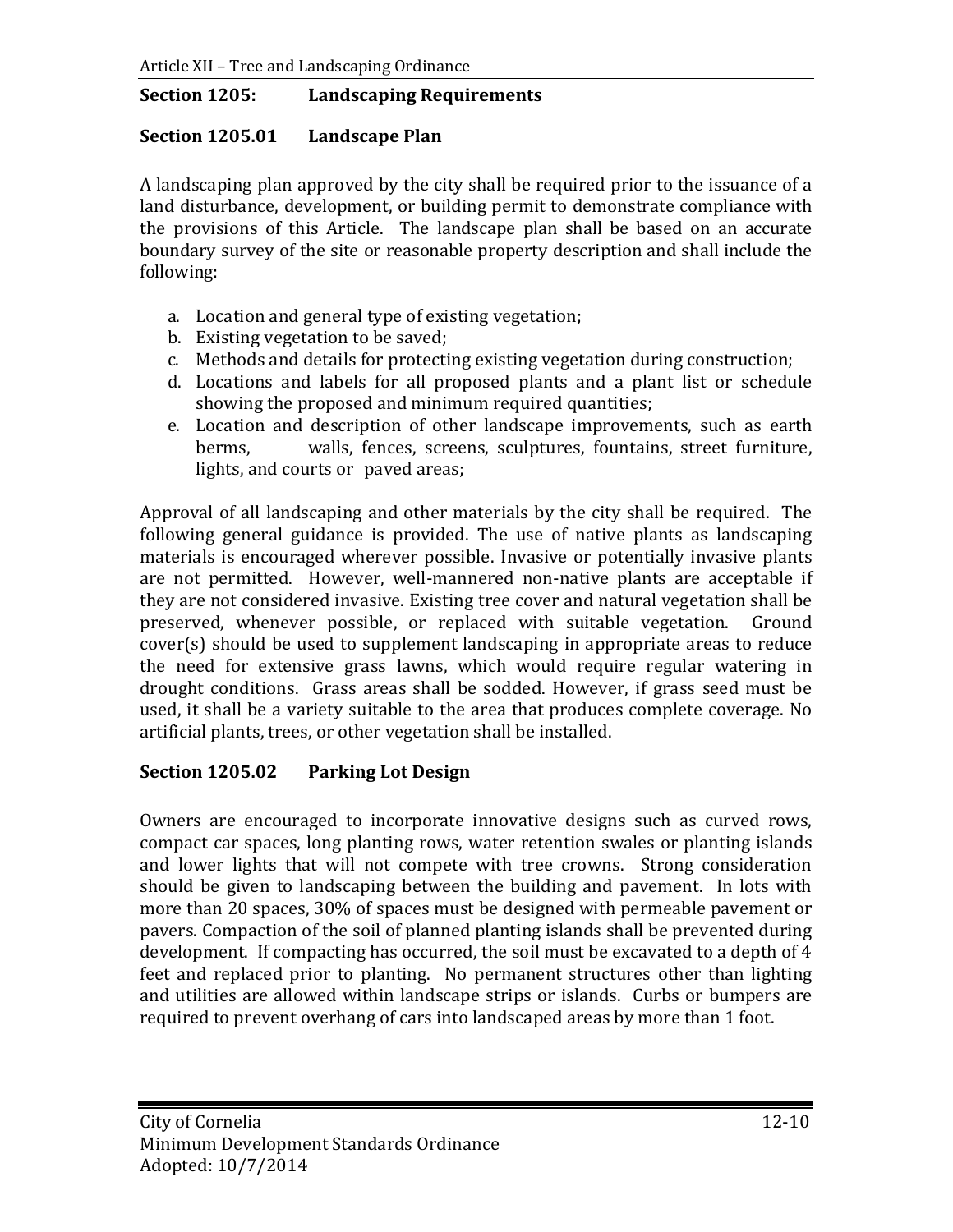#### **Section 1205.03 Street Yards**

A minimum 10 foot planting strip is required along any street and is measured from the edge of the right of way to the nearest impervious surface. The landscape strip requirement shall not apply to vehicle access areas, pedestrian sidewalks or trails, but shall include any other paved surfaces. This planting strip shall have a continuous canopy cover within 10 years. If a sidewalk is placed within the buffer, the width of the buffer will be increased by the width of the sidewalk.

- 1. One understory tree per 20 linear feet or one overstory tree per 35 linear feet spaced so that each tree may reach its normal canopy size without interfering with adjacent trees.
- 2. 10 evergreen shrubs per 35 linear feet. Shrubs should grow to 4 feet in height and be fairly evenly spaced but not necessarily in a straight line. Clustering of shrubs is allowed as long as there is no gap of more than 20 feet.
- 3. The remainder should be covered with sod, ground cover or mulch.

## **Section 1205.04 Side Yards**

A minimum 5 foot planting strip is required along all property lines not abutting a street right-of-way and is measured from the property line to the nearest impervious surface. The landscape strip requirement shall not apply to vehicle access areas, pedestrian sidewalks or trails, but shall include any other paved surfaces.

- 1. One overstory tree per 35 linear feet spaced so that each tree may reach its normal canopy size without interfering with adjacent trees.
- 2. 6 evergreen shrubs per planted tree. Clustering of shrubs is allowed as long as there is no gap of more than 20 feet.
- 3. The remainder is to be covered with sod, ground cover or mulch.

Existing woodlands or other vegetation may be used to meet the requirements of this section if approved by the city arborist.

## **Section 1205.05 Interior Landscaping**

Interior lot landscaping shall be required for any parking lot with 12 or more spaces. 160 square feet of landscaping is required for each 6 parking spaces. Landscape islands shall be placed at the end of each row of parking spaces. Islands at the end of single rows must be at least 150 square feet and be planted with one overstory tree and at least 6 evergreen shrubs with the remainder covered with ground cover or mulch. Islands at the end of double rows must be at least 300 square feet and be planted with 1 overstory tree and at least 12 evergreen shrubs with the remainder covered with grass, ground cover or mulch.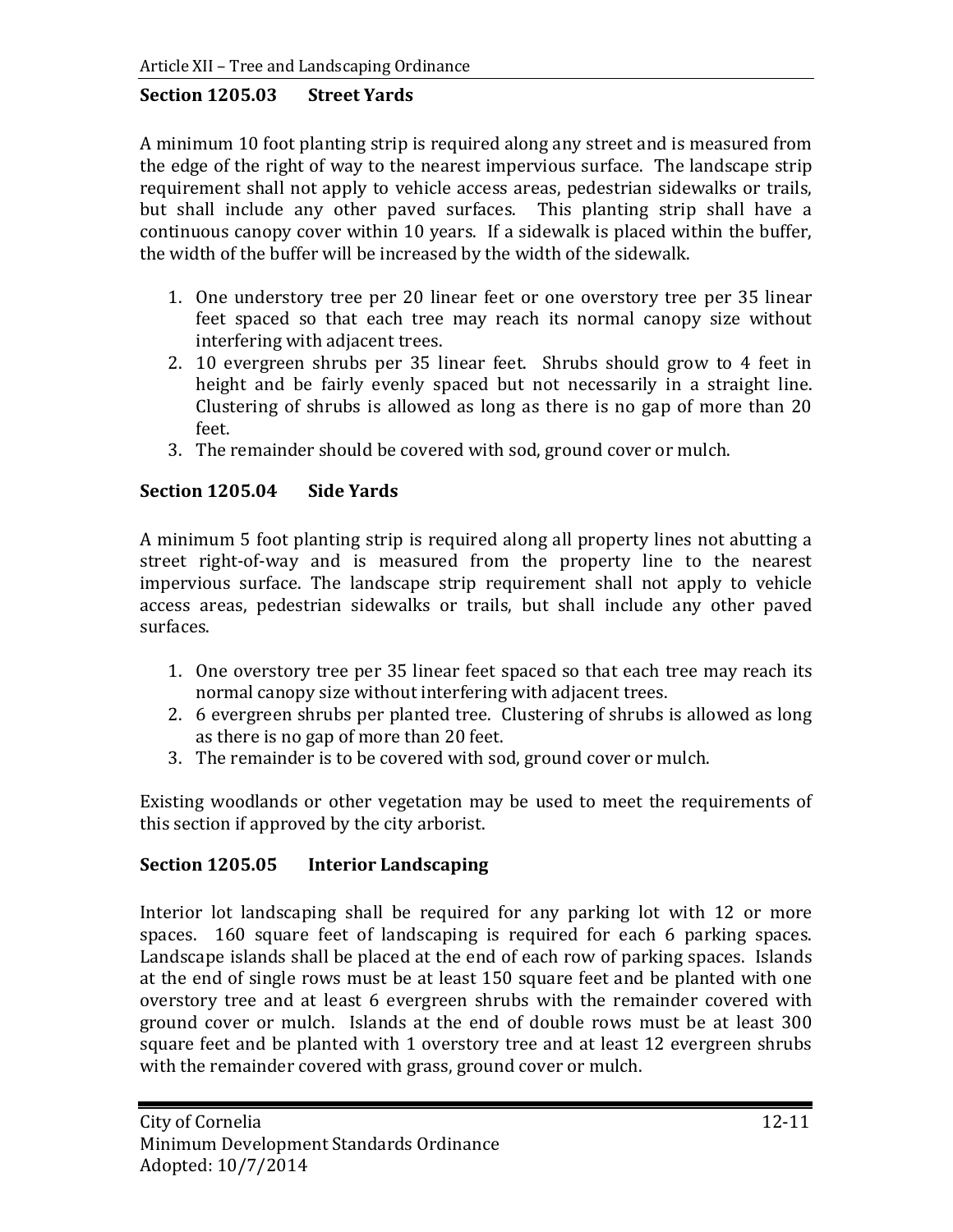The remaining required landscaping may be placed in one of the following manners:

- 1. Islands placed uniformly amongst the parking spaces so that there are no more than 6 spaces between islands. Each island must be at least 160 square feet and contain one overstory tree and 6 evergreen shrubs per 160 square feet with the remainder covered with ground cover or mulch.
- 2. Long islands may be placed along the middle of a double parking row. These islands must be at least 10 feet wide if cars are allowed to overhang the island or 6 feet wide if cars are prevented from overhanging the island. One overstory tree and 6 evergreen shrubs are to be planted for every 30 – 40 feet in length depending on the type of tree so that each tree may reach its normal canopy size without interfering with adjacent trees. The remainder shall be covered with ground cover or mulch.

Planting islands may be raised and surrounded with curbing or depressed to act as water detainment areas. Depressed areas should be planted with plants and trees tolerant of flooding.

## **Section 1205.06 Screening and Buffer Specifications**

Objectionable views or nuisances, such as service areas, loading docks, refuse containers, air conditioning units, transformers, etc. must be surrounded by screening. All required screening shall consist of shrubs and/or trees but may be supplemented with walls, fences, or earth berms. Screening shall be of such nature and density to screen activities on the lot from view from the normal level of a first story window on an abutting lot and shall provide year-round maximum opacity from the ground to a height of at least six (6) feet. Trees and shrubs shall be installed to not only provide maximum opacity, but to allow for proper plant growth and maintenance.

To achieve maximum opacity within buffers, the following alternatives, or combination thereof, shall be considered by the applicant and applied, subject to the approval of the city arborist:

- (a) Six-foot-high evergreen screening shrubs planted four (4) feet on center.<br>(b) Tall evergreen trees stagger planted with branches touching ground.
- (b) Tall evergreen trees stagger planted with branches touching ground.<br>(c) Combination of small shrubs planted thirty inches (30") on center
- Combination of small shrubs planted thirty inches (30") on center, small trees planted thirty (30) feet on center, and large trees planted forty (40) feet on center.
- (D) Six-foot (6') high masonry wall as an adjunct to vegetation.

In selecting materials and the size of plantings to be installed, the applicant and the Zoning Administrator shall consider the purpose of the landscape and the required materials shown in Table 12-3: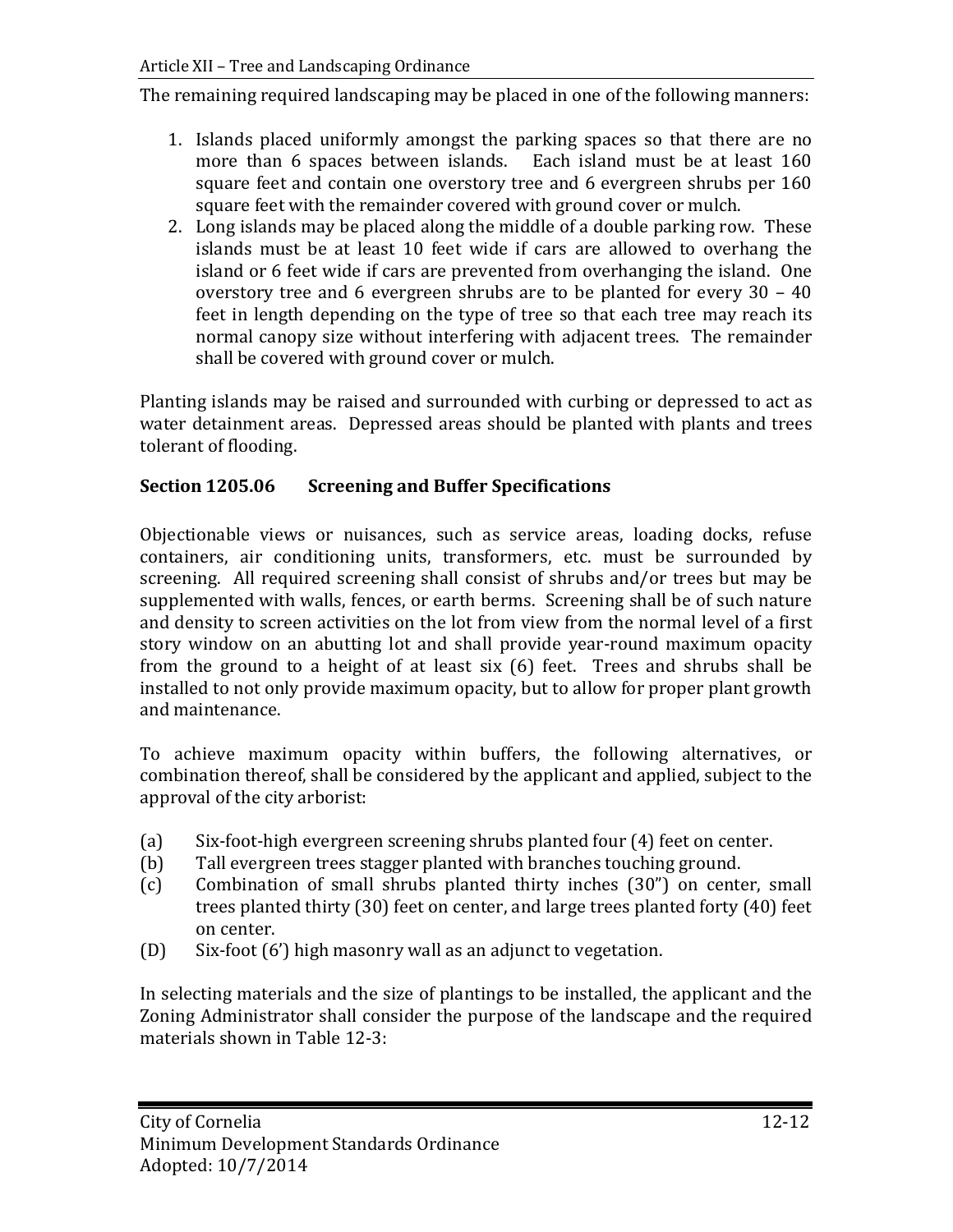| <b>Purpose</b>                 | <b>Materials</b>                              |  |  |
|--------------------------------|-----------------------------------------------|--|--|
| Very dense sight barrier       | Evergreen trees, sight-obscuring fence        |  |  |
| Visual separation between uses | Evergreen and deciduous trees, shrubs         |  |  |
| Visual separation of uses      | Evergreen and deciduous trees, shrubs, berms  |  |  |
| Provide visual relief          | Ground covers and shrubs lower than 36 inches |  |  |
| Visual relief/shade in parking | Trees, ground cover, decorative mulch, pavers |  |  |
| areas                          |                                               |  |  |

## **Table 12-3: Landscaping Purposes and Materials**

## **Section 1205.07 Plant Material**

All canopy trees shall be at least 8 feet tall planted and have a trunk of not less than 2 caliper inches. No more than 35% of trees planted should be of the same species. At least 50% of trees and shrubs must be native to the area as indicated on the plant list. At least 50% of plant material must be evergreen. Shrubs shall be 3-gallon size. All plant material should comply with the quality specifications in the American Association of Nurserymen publication American Standard of Nursery Stock.

## **Section 1205.08 Irrigation**

An automatically controlled irrigation system is recommended, but not required, for all landscaped areas. If provided, irrigation controllers shall be capable of irrigating grass and tree-shrub zones on different schedules and they shall incorporate the use of a rain sensor shut-off switch as required by City Ordinance No. 12-08-01. No significant overthrow shall be allowed onto non-pervious areas. Drip irrigation is encouraged.

## **Section 1205.09 Maintenance**

It shall be the duty of any person or persons owning or occupying property subject to this article to maintain said property in good condition so as to present a healthy, neat, and orderly appearance. Property shall be kept free from refuse and debris. Planting beds shall be mulched to prevent weed growth and maintain soil moisture. Plant materials shall be pruned as required to maintain good health and character. Turf areas shall be mowed periodically. All roadways, curbs, and sidewalks shall be edged when necessary in order to prevent encroachment from adjacent grassed areas.

Any trees, shrubs or ground cover that die must be replaced within 60 days with a like specimen.

Canopy trees should be pruned in accordance with International Society of Arboriculture publication Pruning Standard (ANSI A300). Topping of trees is not allowed unless approved by the city arborist. The canopy of canopy trees may be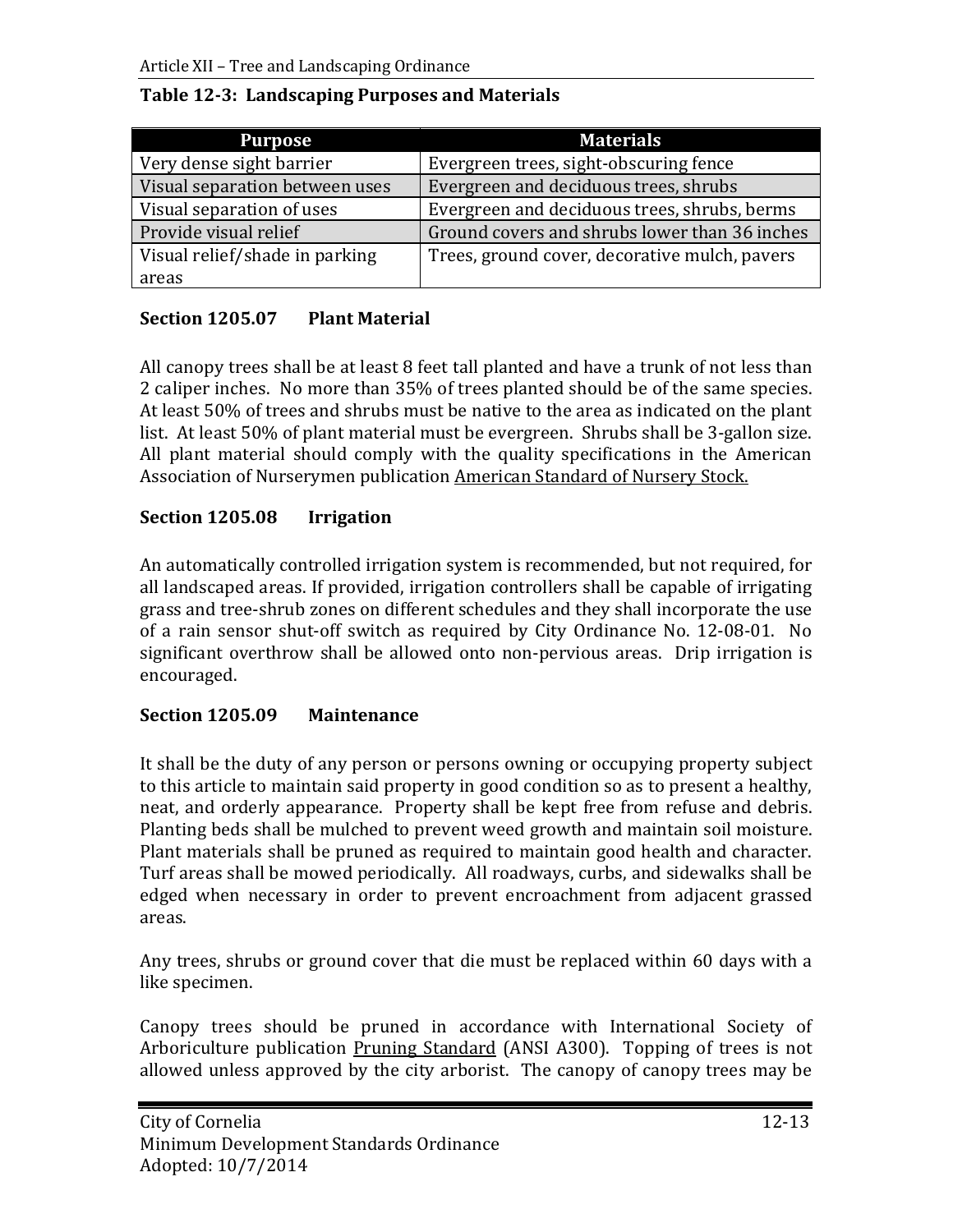raised no more than 8 feet. Canopy trees are to be allowed to reach their normal shape and canopy size unless that will result in interference with the building or utilities. Shrubs in street and side yards should be maintained at a height of no less than 4 feet. Shrubs in interior landscape islands should be maintained at a height of 2 to 3 feet. All plant material should be planted and maintained so as to not obstruct vision clearance zones as defined by AASHTO.

## **Section 1205.10 Enforcement**

The Administrative Officer will have authority to approve compliance with the landscape and tree plans prior to issuance of an occupancy permit. The owner, occupant, tenant, and respective agent of each, if any, shall be jointly and severally responsible for the maintenance and protection of all landscaping required to be installed pursuant to this Article. Prior to issuance of a certificate of occupancy, the developer or owner may be required to post a performance bond or cash escrow guaranteeing all landscaping materials and work for a period of two (2) years after approval or acceptance thereof. The bond, if required, will be in the amount of 100 percent of the estimated cost of replacing all of the landscaping required by these specifications, unless otherwise specified by the Administrative Officer. The city arborist will inspect the property one year after issuance of an occupancy permit, but will also have the authority to require replacement of dead or diseased plant material at any time after installation. The current owners must plant any plant material that is required to be replaced within 60 days of receipt of notification. An extension may be allowed based on planting conditions. At the end of two years, the city arborist shall make an inspection and notify the owner or developer and the bond company of any corrections to be made. If no maintenance is required, or if said responsible party provides maintenance, the city arborist shall release the bond.

Permission from the city arborist will be required before canopy trees are pruned. Any finding of the arborist may be appealed to the Administrative Office or Governing Body.

## **Section 1205.11 Violations, Penalties, and Appeals**

Any person, firm or corporation violating, neglecting or refusing to comply with any of the provisions of these regulations shall be guilty of a misdemeanor and, upon conviction, shall be fined not less than fifty (\$50) dollars nor more than two hundred (\$200) dollars for each offense. Each day such violation continues shall constitute a separate offense. Pruning of canopy trees without permission will result in a fine of \$500 per tree.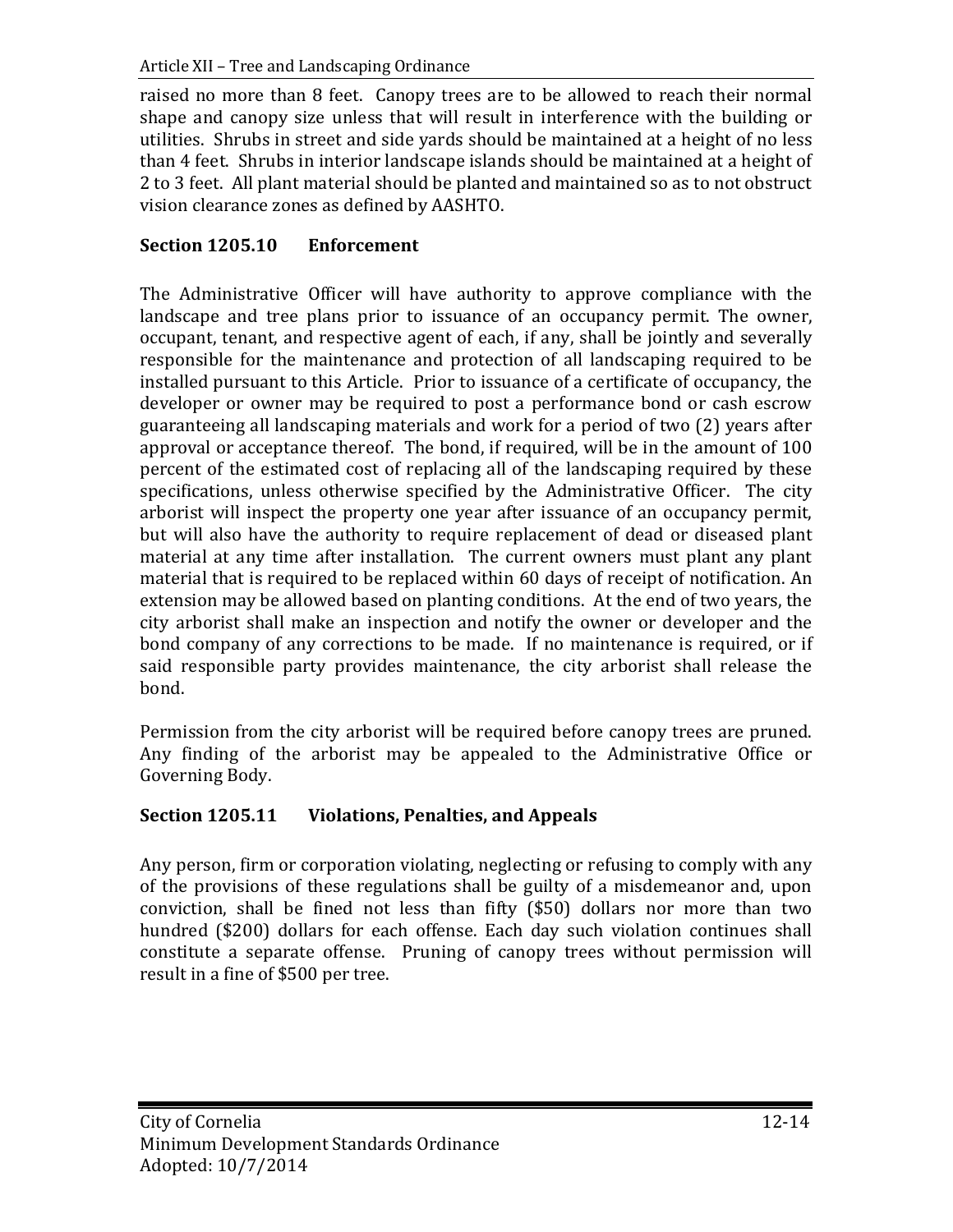## **Table 12-4: PLANT LISTS**

#### **Allowed Trees and Shrubs \* Native**

#### **OVERSTORY TREES**

**Botanical Name Common Name** Acer barbatum Florida Maple Acer rubrum \* Red Maple Acer sacchanum \* Sugar Maple Betula nigra \* River Birch Carya species \*<br>Celtis laevigata \* Cercidphyllum japonicum Katsura Tree Fagus grandiflora \* American Beech Fraxinus pennsylvanica \* Red Ash Ginkgo biloba Gingko Liriodendron tulipeifera \* Tulip Poplar Magnolia grandiflora Southern Magnolia Metasequoia glyptostroboides Dawn Redwood Nyssa sylvatica \* Black Gum Ostrya virginiana \* The Real of the Second Vietnam School and The Pine in the Pine Second Vietnam School and W<br>Pinus strobes \* The White Pine School and White Pine School and White Pine School and School and School and Sc Pinus strobes \*<br>Pinus taeda \* Pinus virginiana \* Virginia Pine Platanus occidentalis \* Sycamore Quercus alba \* White Oak Quercus accutissima Sawtooth Oak Quercus coccinea \*  $\begin{array}{ccc} \text{Quercus falcate} & \text{Scarlet Oak} \\ \text{Quercus falcate} & \text{Southern Red Oak} \end{array}$ Quercus falcate \* The Southern Red C<br>Quercus laurifolia The Southern Red C Quercus laurifolia Laurel Oak Quercus nigra \* Water Oak Quercus palustris Pin Oak Quercus rubra \* Northern Red Oak Quercus shumardii \* Shumard Oak Quercus stellata \* The Post Oak Post Oak Post Oak Post Oak Post Oak Post Oak Post Oak Post Oak Post Oak Post O Quercus phellos \*<br>Tilia cordata Ulmus parvifolia<br>Zelkova japonica

Sugar Hackberry<br>Katsura Tree Loblolly Pine<br>Virginia Pine Littleleaf Linden<br>Lacebark Elm Japanese Zelkova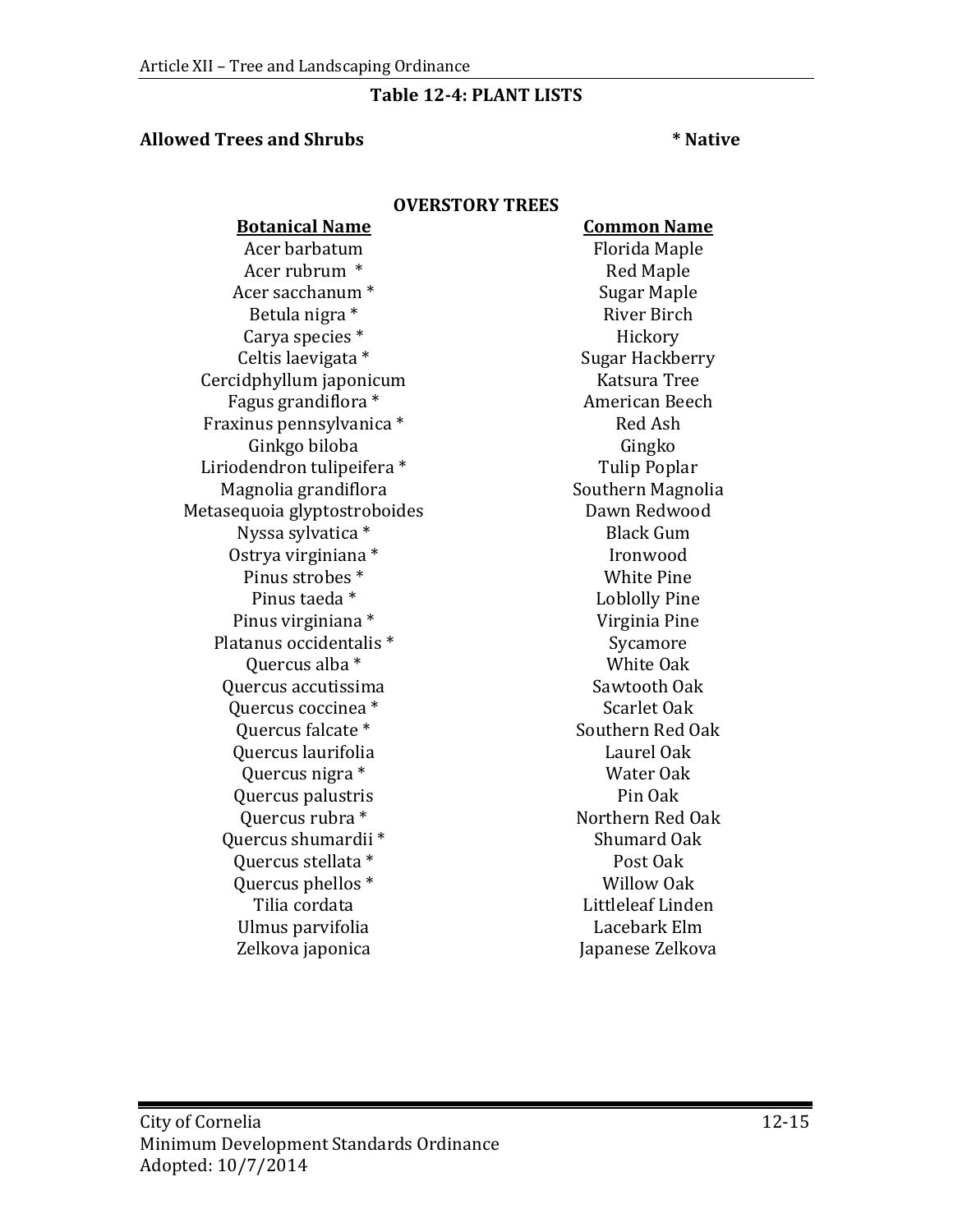# Acer buergerianum Trident Maple<br>Acer campestre Fedge Maple Acer campestre Hedge Maple Acer ginnata<br>Acer griseum Acer griseum Paperbark Maple<br>Acer palmatum Maple Japanese Maple Amelanchier arborea \* Serviceberry Carpinus caroliniana \* and a American Hornbe<br>Cedrus deodara bendar Cedar Cedrus deodara Deodar Cedar Cercis Canadensis \* The Eastern Red Buddensis \* The Eastern Red Buddensis & Eastern Red Buddensition and Eastern Red Buddensition and E Chlonanthus verginicus  $*$ <br>Comus florida  $*$ Comus florida \* Flowering Dogwood Crataegus phaenopyrum \* Washington Hawthorne Cryptomeria japonica<br>
1988 - Cryptomeria Internativa Cryptomeria<br>
Cryptomeria internativa Cryptomeria Cryptomeria Cupressocyparis leylandii<br>
Halesia Carolina \* Hamamelis virginiana \* Witch Hazel Illicium floridanum Flroida Anise Tree Ilex aquafolium x 'Nellie R. Stevens' Nellie R. Stevens H<br>Ilex attenuate x 'fosteri' Foster's Holly Ilex attenuate x 'fosteri' Foster's Holly<br>
ex attenuate x 'Savannah' Savannah Holly Ilex attenuate x 'Savannah' Ilex opaca \* Ilex vomitoria (treeform) \* Treeform yaupon <br/> Treeform yaupon Huniperus virginiana \* Red Cedar Juniperus virginiana \* Red Cedar Koelreuteria pnaiculata Golden Rain Tree Lagerstroemia indica<br>Magnolia soulangiana dialekun menumpuk Saucer Magnolia Magnolia soulangiana Saucer Magnoli<br>Magnolia stellata Saucer Magnolia Magnolia stellata Star Magnolia Magnolia virginiana<br>Malus species \* Myrica cerifera (tree form)<br>0strya virginiana \* Oxydendrum arboretum \* Sourwood Pistacia chinensis Chinese Pistache Prunus caroliniana<br>Prunus species Prus calleryana x Chanticleer Fearth Chanticleer Pears (Sassafras called a Sassafras Chanticleer Pears of Sassafras Sassafras Sassafras Sassafras Sassafras Sassafras Sassafras Sassafras Sassafras Sassafras Sassafras Sassaf Sassafras albidum \*<br>Sophora japonica Taxodium distichum Bald Cypress Vitex agnus-castus

#### **UNDERSTORY TREES**

**Botanical Name Common Name** Japanese Maple<br>Serviceberry Kousa Dogwood<br>Washington Hawthorne Carolina Silverbell<br>Witch Hazel American Holly<br>Treeform yaupon Holly Flowering Crabapple<br>Tree Form Wax Myrtle Eastern Hophornbeam<br>Sourwood Flowering Cherry<br>Chanticleer Pear Japanese Pagodatree<br>Bald Cypress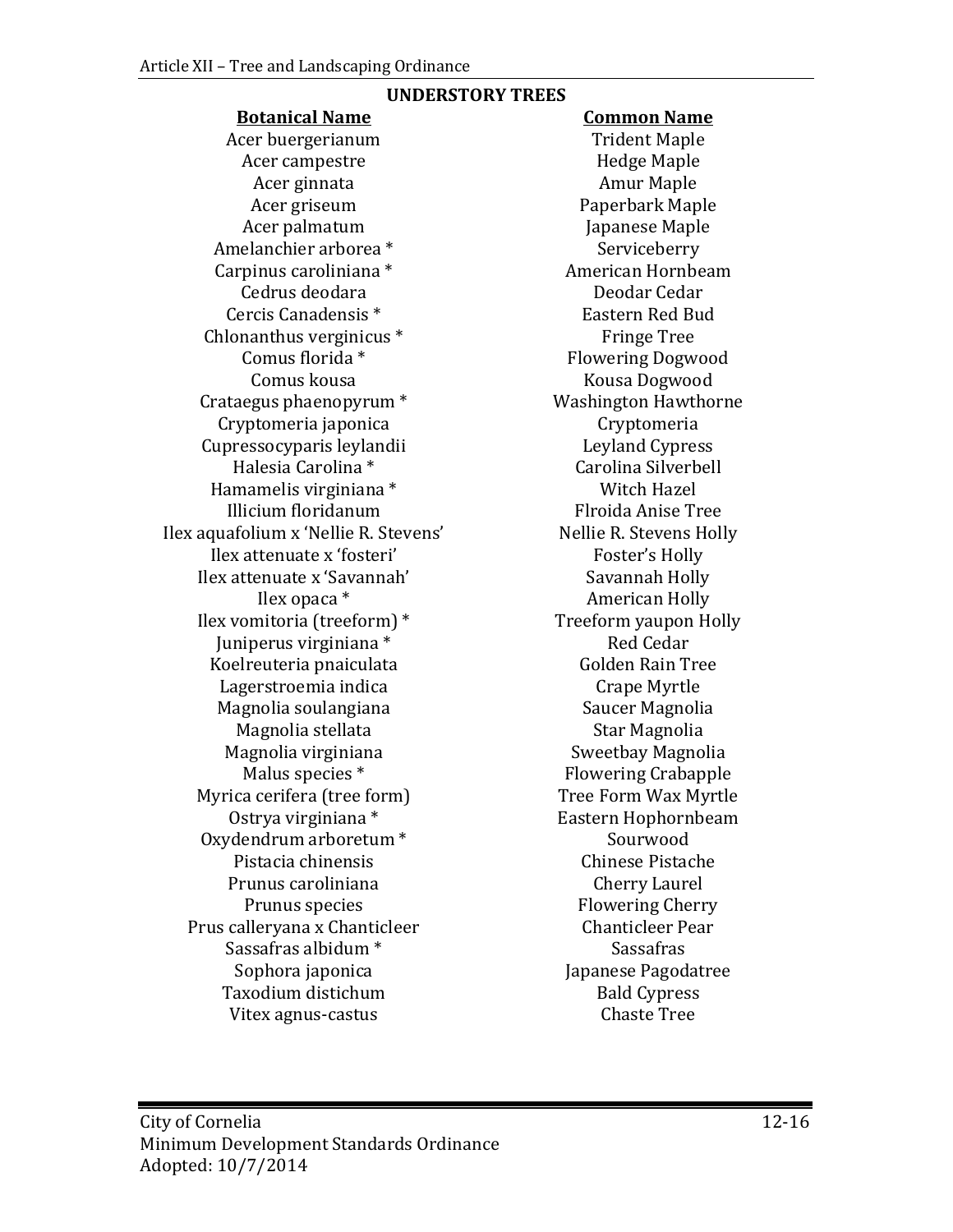## **LARGE SHRUBS**

## **Botanical Name Common Name**

Abelia grandiflora Glossy Abelia Aesculus pavia \* Red Buckeye Aesculus parviflora \* Bottlebrush Buckeye Aucuba japonica Aucuba Buxus sempervirens Common Boxwood Camellia japonica Camellia Camellia sasanqua<br>Cleyera japonica Forsythia suspensa Border Forsythia Hibiscus syriacus Shrubalthea Hydrangea quercifolia Oakleaf Hydrangea Ilex aquafolium x 'Nellie r. Stevens' Nellie R. Stevens H<br>Ilex attenuate x 'fosteri' Roster' Foster's Holly Ilex attenuate x 'fosteri' Foster's Holly<br>
ex attenuate x 'Savannah' Savannah Holly Ilex attenuate x 'Savannah'<br>Ilex latifolia Ilex cornuta 'Burfordii"<br>Ilex opaca \* Ilex opaca \* American Holly Ilex vomitoria \* The Yaupon Holly Nerria \* Yaupon Holly Nerria \* Yaupon Holly Nerria \* Yaupon Holly Nerria \* Yaupon Ho Kerria japonica Kerria Loropetalum chinense Loropetualum Miscanthus varieties<br>Myrica cerifera Myrica Cerifera Myrica cerifera Wax Myrtle Osmanthus fragrans<br>Pieris japonica Prunus caroliniana \* Cherry Laurel Rhodendron indica<br>
indica Azaleas<br>
Indica Azaleas<br>
Rhododendron species \* 8hododendron Rhododendron species \* The Rhododendron Rhododendron<br>
Viburnum opuluus \* The Snowball Viburnum Viburnum opuluus Snowball Viburnum Viburnum sieboldi<br>
um plicaturn x tomentosum<br>
Ooublefile Viburnum Vibernum plicaturn x tomentosum

Japanese cleyera<br>Border Forsythia Lusterleaf Holly<br>Buford Holly Deciduous Holly<br>Yaupon Holly Japanese Pieris<br>Cherry Laurel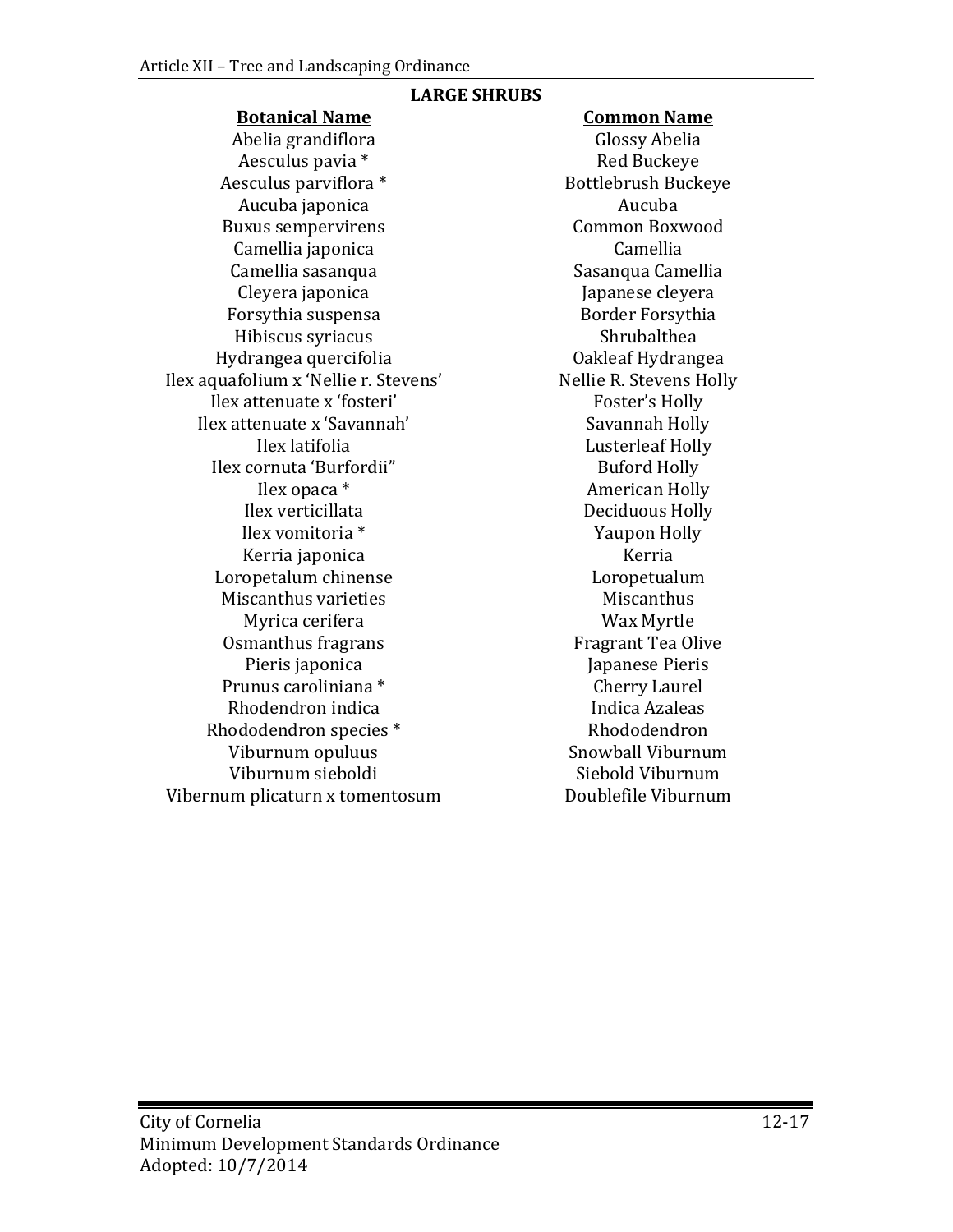#### **SMALL/MEDUIM SHRUBS**

Berberis thunbergi Japanese Barberry Buxus microphylla Dwarf Boxwood Callicarpa Americana \* Beautyberry Calycanthus floridus<br>Chaenomeles speciosa Clethra alnifolia \* Summersweet Clethra Cotoneaster horizontalis Rock Cotoneaster<br>Duetzia gracilis Rock Cotoneaster<br>Slender Deutzia Euonymus alatus compactus Dwarf Winged Euomymus Forsythia x intermedia Forsythia Fothergilla gardenia \* Dwarf Fothergilla Gardenia jasminoides<br>
Hydrangea arborescens
(Equator Snowhill Hydrangea Hydrangea arborescens Snowhill Hydrangea Hydrangea macrophylia Bigleaf Hydrangea Hydrangea paniculata Panicle Hydrangea Hydrangea quercifolia Oakleaf Hydrangea Ilex cornuta 'Burfordii nana' Dwarf Burford Holly Ilex cornuta 'Carissa'<br>Ilex vomitoria 'Nana' Ilex vomitoria 'Nana' Dwarf yaupon Holly Jasminum floridanum **Flowering Jasmin**<br>Iasminum nudiflorum **Flowering Winter Iasmine** Jasminum nudiflorum<br>Juniper species Juniper species<br>
1991 - Leopold Vergins Vietnamers<br>
Upright Junipers<br>
Florida Leucothoe Leucothoe populifolia<br>Kalmia latifolia \* Mahonia aquifolium<br>Mahonia bealei Nandina domestica Nandina Prunus laurocerasus 'Otto Lukyen' Otto Lukyen Laurel Prunus laurocerasus 'Schipkaensis' Skip Laurel Prunus laurocerasus 'Zabeliana' Zabel laurel Rhaphiolipsis indica<br>Rosa species Spirea species \* some sp.<br>Weiglea florida

Azalea obtusum Kurume Azalea Glenn Dale Azalea<br>Japanese Barberry Common Flowering Quince Duetzia gracilis Slender Deutzia Virginia Sweetspire<br>Flowering Jasmine Spreading Junipers<br>Upright Junipers Mountain Laurel<br>Origon Grape Holly Leatherleaf Mahonia<br>Nandina Shrub Roses/Old Roses<br>Spirea Old Fashioned Weiglea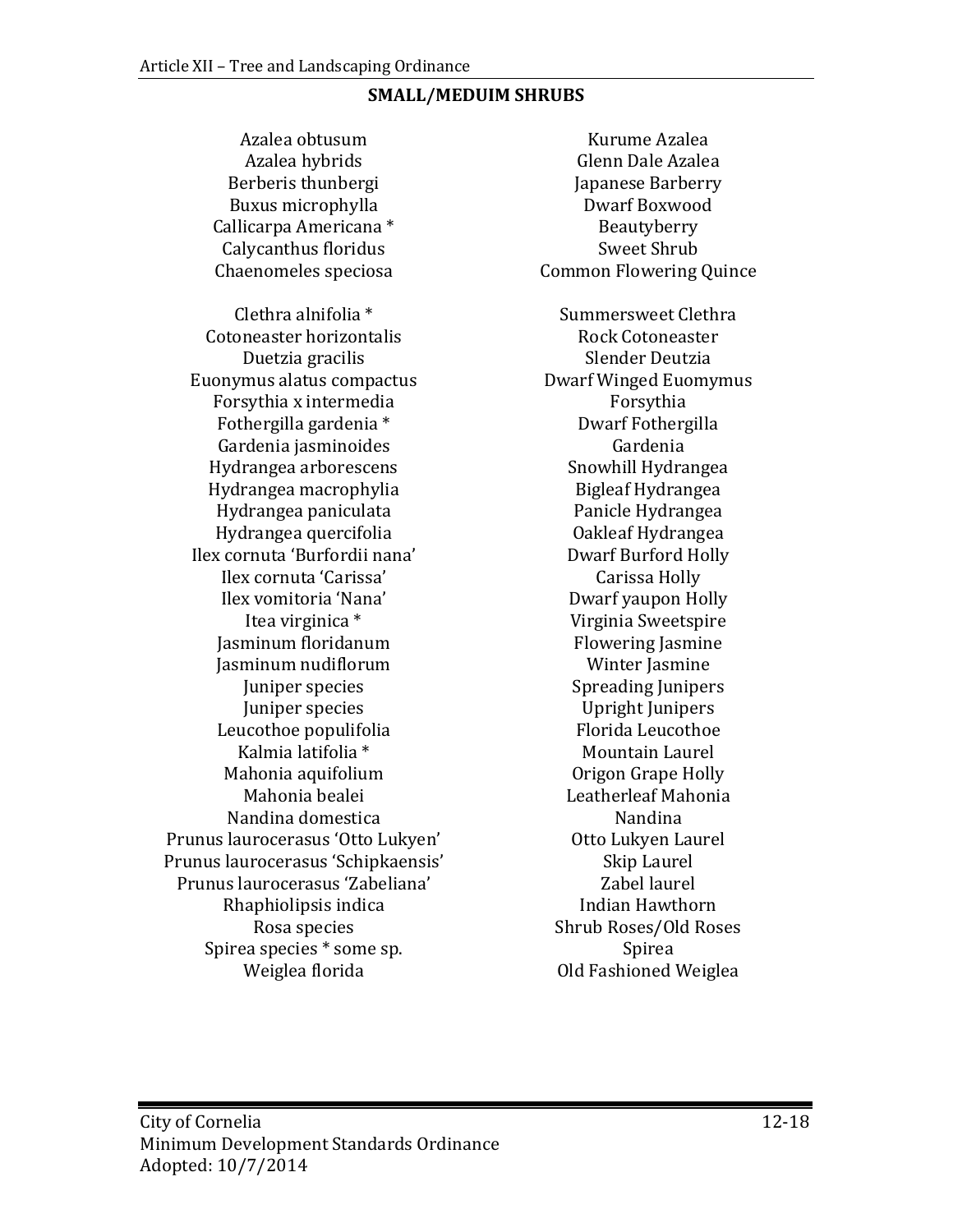#### **GROUND COVERS**

Hemerocallis species Day Lilies<br>Hosta species Hosta Hosta species<br>Ibris sempervirens Juniperus horizontalis Creeping Junipers Lantana sellowiana<br>Liriope muscari Liriope muscari Bigblue Liriope Narcissus species

Ophiopogon jaonicus Mondo Grass Pachysandra terminalis Pachysandra terminalis Pachysandra Pachysandra Pachysandra Pachysandra Pachysandra Pach<br>Thrift Phlox subulata<br>Vinca minor Clematis species and clematis convenues for tune in the convenuence of the convenuence convenues convenues control of the convenuence of the convenuence convenues convenues convenues and convenues  $\alpha$  convenues convenues Gelsemium sempervirens \* Carolina Yellow Jessamine Lonicera sempervirens Trumpet Honeysuckle<br>
thenocissus quinquefolia \* Trumpet Trumpet Honeysuck Parthenocissus quinquefolia \*<br>Rosa banksiae Rosa banksiae Lady Banks Rose

Evergreen Candytuft<br>Iris Iris species<br>
erus horizontalis<br>
erus horizontalis<br>
Creeping Junipers Creeping Liriope<br>Daffodils

Vinca minor Common Periwinkle Large Periwinkle<br>Clematis Euonymus fortunei Wintercreeper **Climbing Roses** 

#### **FERNS**

Adiantum Capilus-Veneris \* Maidenhair Fern Asplenium Filix-foemina \* Southern Lady Fern Asplenium platyneuron \* Ebony Spleenwort Osmunda cinnamomea \* Cinnamon Fern Osmunda regalis \* Royal Fern Polystichum acrostichoides \*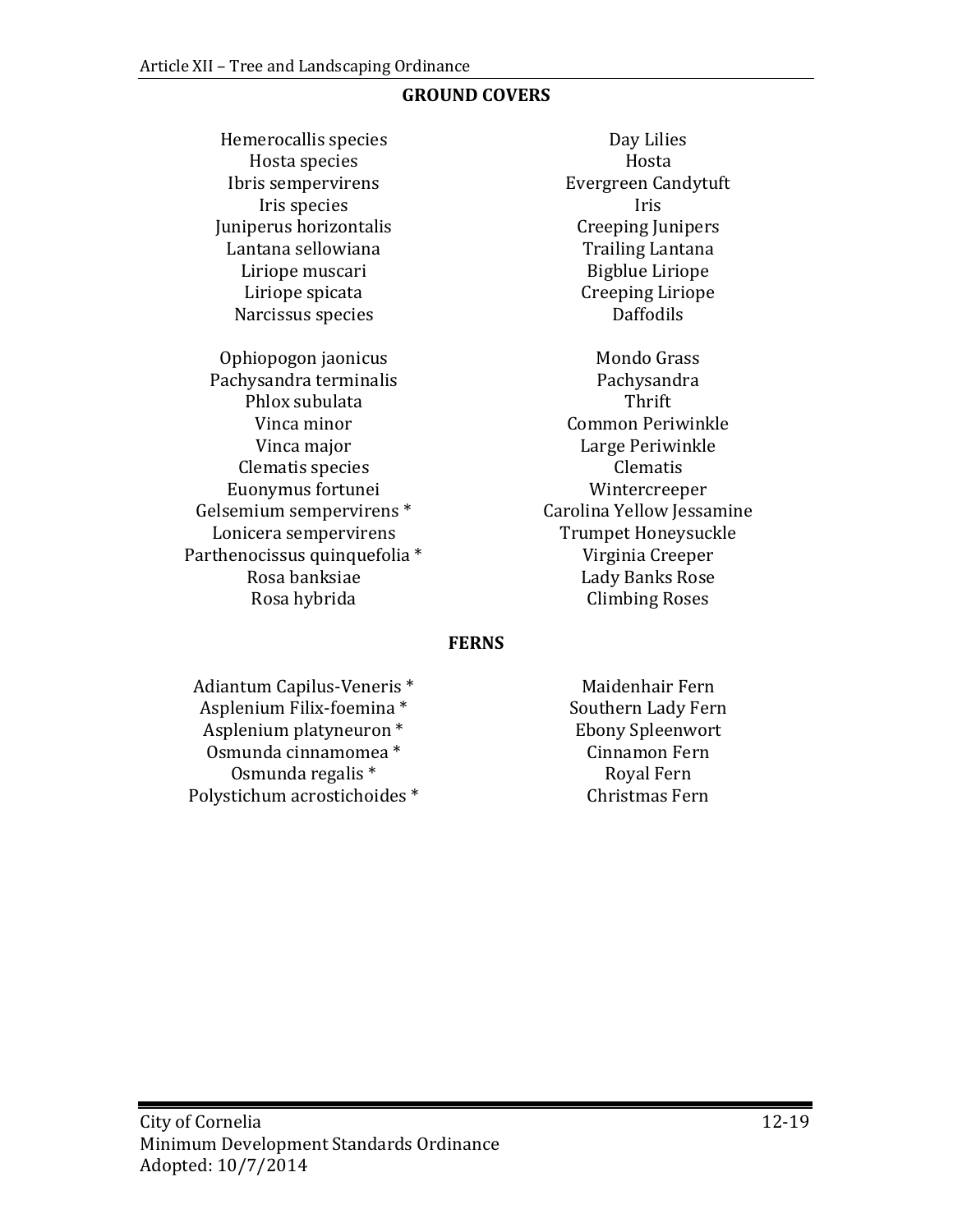#### **Prohibited Trees and Shrubs**

**Scientific Name Common Name**

Ailanthhus altissima Tree of Heaven Albizia julibrissin Durazz<br>1988 - Iternanthera philoxeroides<br>2014 - Alligatorweed Alternanthera philoxeroides<br>Eichhornia crassipes Elaeagnus umbellate<br>Hedera helix Hydrilla verticillata<br>Lespedeza bicolor Lespedeza cuneata Sericea lespedeza Ligustrum sinense<br>Lonicera japonica Lygodium japonicum<br>Melia azedarach Microstegium vimineum Nepalese browntop Murdannia keisak Marsh dewflow<br>ulownia tomentaosa Marsh dewflower Paulownia tomentaosa Princesstree Pueraria Montana Kudzu Rosa multiflora de contra comunitativa de mais de Multiflora rose<br>Chinese tallow Triadica sevifera Chinese tallow Wisteria sinensis<br>
Chinese wisteria<br>
Iapanese chaff flower Achyranthes japonica Japanese chaff flow<br>Alliaria petiolata (arlic mustard Alliaria petiolata<br>
Arthraxon hispidus<br>
Garlic mustard<br>
Small carpgrass Arthraxon hispidus<br>Celastrus orbiculatus de anno 1999 - Small carpgrass<br>Oriental bittersweet Celastrus orbiculatus Oriental bittersweet Imperata cylindrical and the Cogon grass Cogon grass controller and the Cogon grass controller and the Cogon grass controller and the Cogon grass controller and the Cogon grass controller and the Cogon grass controller and Paederia foetida<br>
vgonum cuspidatum<br>
Vgonum cuspidatum<br>
Skunk vine Skunk vine seknotweed Polygonum cuspidatum Alvinia molesta Ardisia crenata Coral ardisia Cinnamonum camphora<br>
Dioscorea oppositifolia<br>
Chinese yam Dioscorea oppositifolia<br>Egeria densa Elaeagnus pungens<br>
ucanthemum vulgare<br>
Oxeye daisy Leucanthemum vulgare<br>
Ligustrum japonicum<br>
Ligustrum japonicum<br>
Component Sapanese privet Ligustrum japonicum<br>Lonicera maackii Myriophyllum aquaticum entity of the Parrot feather wate<br>Nasturtium officinale entity of the Watercress Nasturtium officinale<br>
Paspalum notatum<br>
Paspalum notatum<br>
Paspalum notatum Paspalum notatum Bahia grass Phyllostachys aurea<br>Sesbania hervacea Golden bamboo<br>Golden bamboo Golden bamboo Sesbania hervacea Bigpod sesbr<br>Sesbania punicea Bigpod Sesbania punicea Sesbania punicea<br>
Tamarix gallica<br>
Tamarix gallica<br>
Tamarisk Tamarix gallica

Common water hyacinth<br>Autumn olive English Ivy<br>Hydrilla Shrubby lespedeza<br>Sericea lespedeza Japanese honeysuckle<br>Japanese climbing fern Chinaberry tree<br>Nepalese browntop

Brazilian waterweed<br>Thorny olive Amur honeysuckle<br>Parrot feather watermilfoil